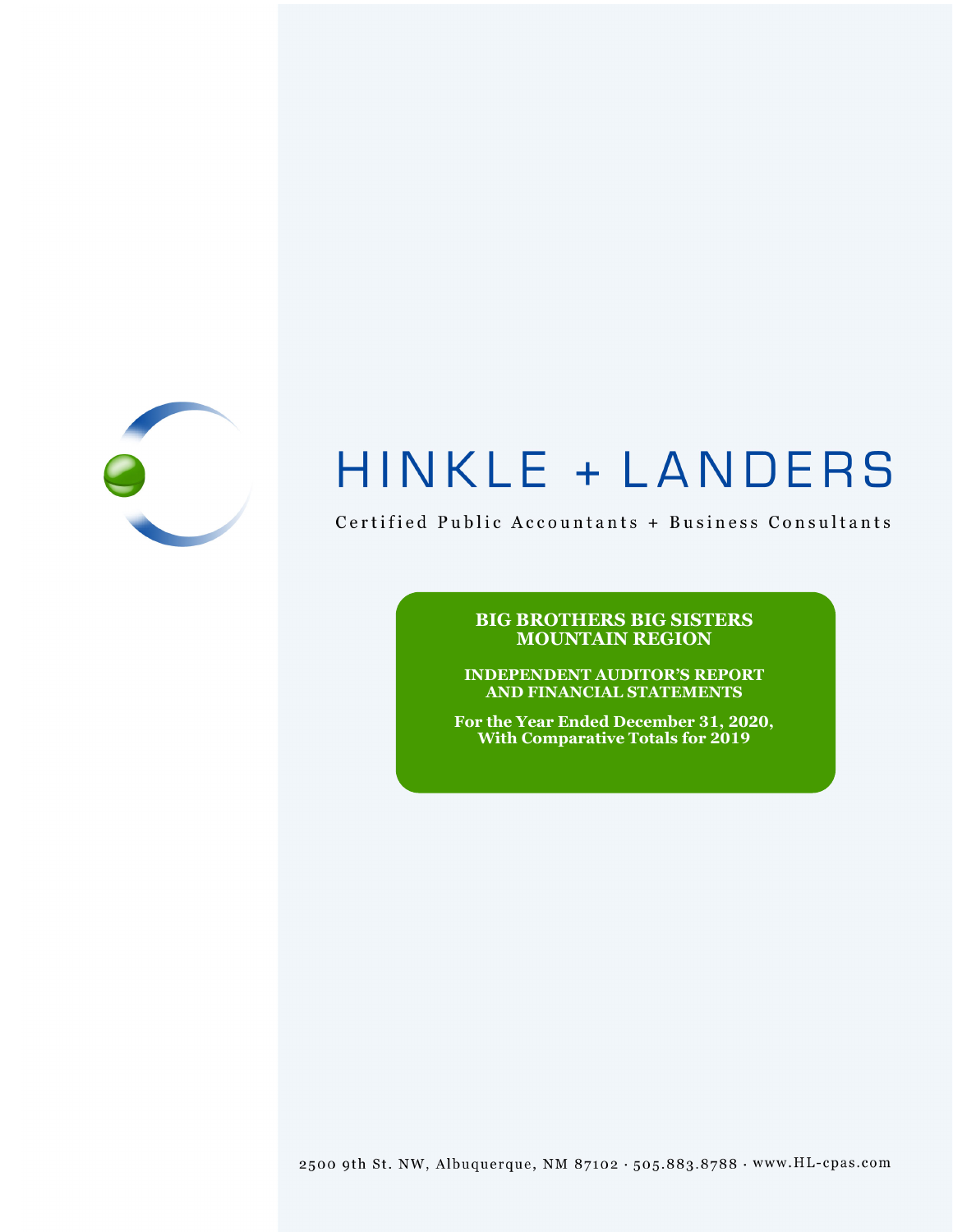## **BIG BROTHERS BIG SISTERS MOUNTAIN REGION TABLE OF CONTENTS As of and For the Year Ended December 31, 2020 with Comparative Totals for 2019**

|                                                                                                                                                                                                       | Page     |
|-------------------------------------------------------------------------------------------------------------------------------------------------------------------------------------------------------|----------|
| Table of Contents                                                                                                                                                                                     | 1        |
| <b>Board of Directors</b>                                                                                                                                                                             | 1        |
| Independent Auditor's Report                                                                                                                                                                          | $2 - 3$  |
| <b>Financial Statements:</b><br><b>Statement of Financial Position</b>                                                                                                                                | 4        |
| <b>Statement of Activities</b>                                                                                                                                                                        | 5        |
| <b>Statement of Functional Expenses</b>                                                                                                                                                               | 6        |
| <b>Statement of Cash Flows</b>                                                                                                                                                                        | 7        |
| Notes to the Financial Statements                                                                                                                                                                     | $8 - 25$ |
| Independent Auditor's Report on Internal Control Over Financial<br>Reporting and on Compliance and Other Matters Based on an Audit<br>of Financial Statements Performed in Accordance with Government |          |
| <b>Auditing Standards</b>                                                                                                                                                                             | 26-27    |
| Schedule of Findings and Responses                                                                                                                                                                    | 28       |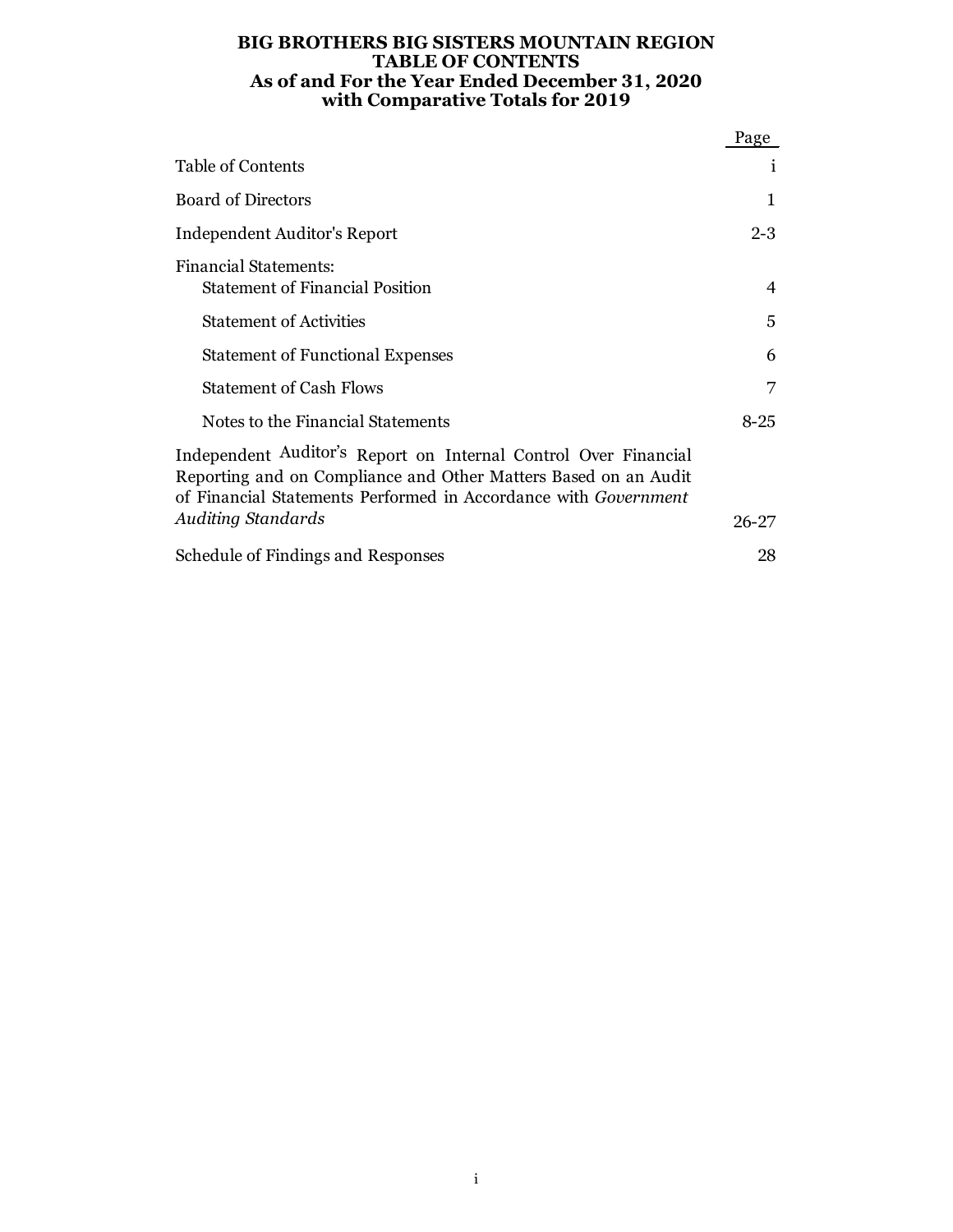## **BIG BROTHERS BIG SISTERS MOUNTAIN REGION BOARD OF DIRECTORS As of December 31, 2020**

| <b>Name</b>            | <b>Title</b>          |
|------------------------|-----------------------|
| Tom Madigan            | President             |
| <b>Kelley Avery</b>    | <b>Vice President</b> |
| Rick Vaughan           | Treasurer             |
| Monica Leyba           | Secretary             |
| Ata Lth Chee Montaño   | Director              |
| Carolyn Ives           | Director              |
| Kelly Jameson          | Director              |
| <b>Yale Jones</b>      | Director              |
| Leo Marquez II         | Director              |
| <b>Lindsay Mullins</b> | Director              |
| Linda Siegle           | Director              |
| Liz Taylor             | Director              |
| Vin Walden             | Director              |
| Geno Zamora            | Director              |
|                        |                       |

# **Administration**

| <b>Name</b>   | Title                          |
|---------------|--------------------------------|
| David Sherman | <b>Chief Executive Officer</b> |
| Gina Trujillo | <b>Business Manager</b>        |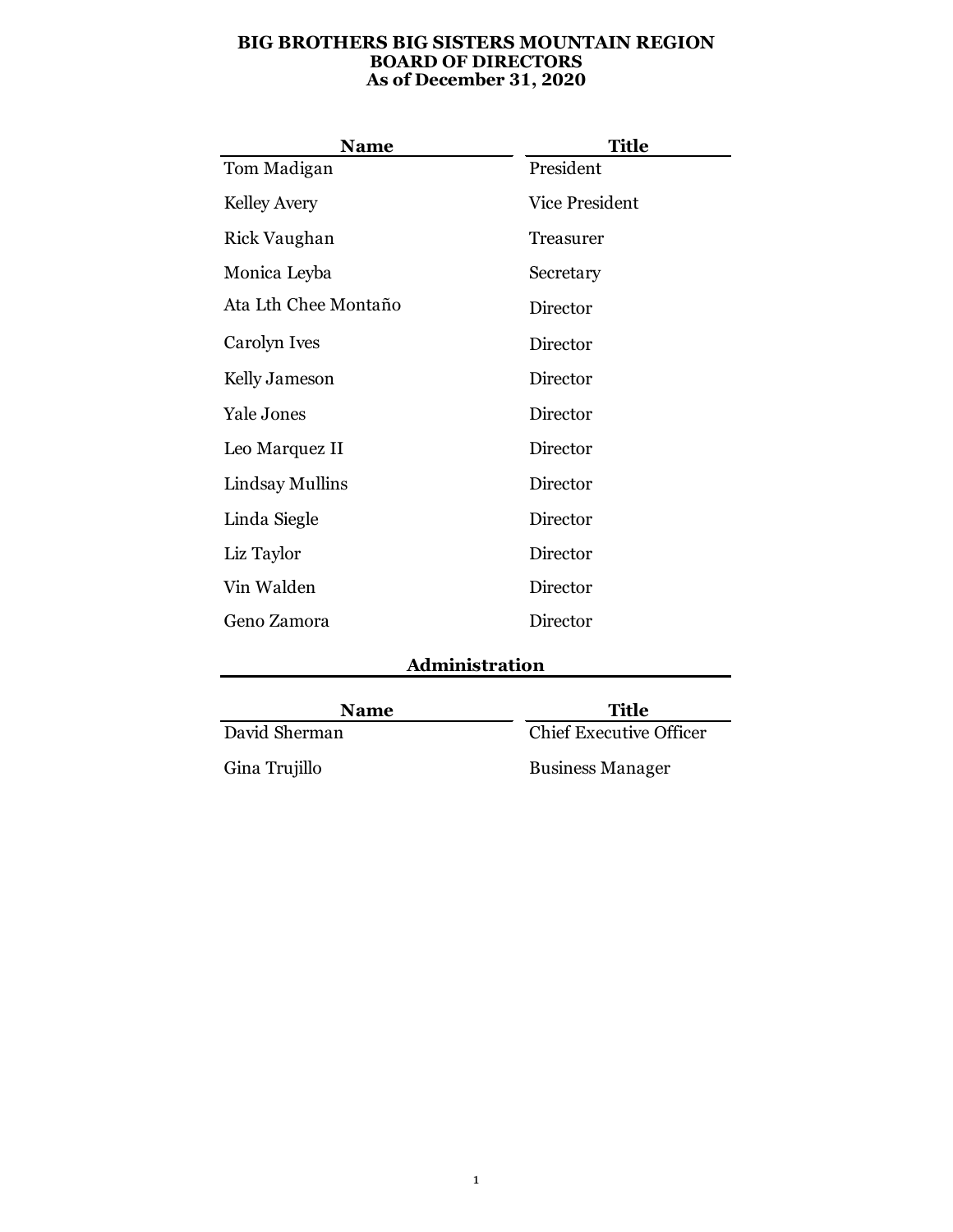Certified Public Accountants + Business Consultants



## **INDEPENDENT AUDITOR'S REPORT**

To the Board of Directors Big Brothers Big Sisters Mountain Region Santa Fe, NM

## **Report on the Financial Statements**

We have audited the accompanying financial statements of Big Brothers Big Sisters Mountain Region (a nonprofit Organization), which comprise the statement of financial position as of December 31, 2020, and the related statements of activities, functional expenses, and cash flows for the year then ended, and the related notes to the financial statements.

## **Management's Responsibility for the Financial Statements**

Management is responsible for the preparation and fair presentation of these financial statements in accordance with accounting principles generally accepted in the United States of America; this includes the design, implementation, and maintenance of internal control relevant to the preparation and fair presentation of financial statements that are free from material misstatement, whether due to fraud or error.

## **Auditor's Responsibility**

Our responsibility is to express an opinion on these financial statements based on our audit. We conducted our audit in accordance with auditing standards generally accepted in the United States of America. Those standards require that we plan and perform the audit to obtain reasonable assurance about whether the financial statements are free from material misstatement.

An audit involves performing procedures to obtain audit evidence about the amounts and disclosures in the financial statements. The procedures selected depend on the auditor's judgment, including the assessment of the risks of material misstatement of the financial statements, whether due to fraud or error. In making those risk assessments, the auditor considers internal control relevant to the entity's preparation and fair presentation of the financial statements in order to design audit procedures that are appropriate in the circumstances, but not for the purpose of expressing an opinion on the effectiveness of the entity's internal control. Accordingly, we express no such opinion. An audit also includes evaluating the appropriateness of accounting policies used and the reasonableness of significant accounting estimates made by management, as well as evaluating the overall presentation of the financial statements.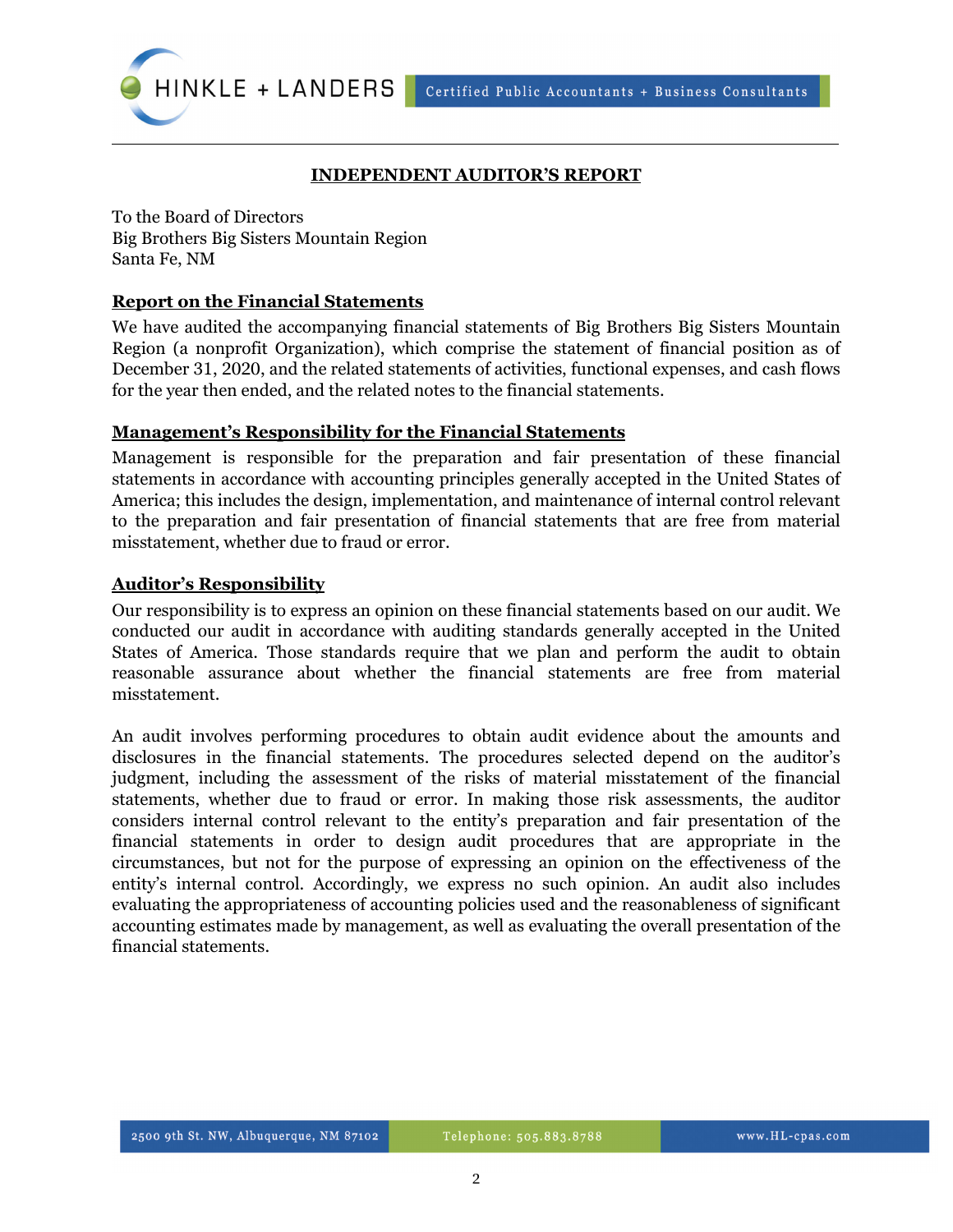We believe that the audit evidence we have obtained is sufficient and appropriate to provide a basis for our audit opinion.

# **Opinion**

In our opinion, the financial statements referred to above present fairly, in all material respects, the financial position of Big Brothers Big Sisters Mountain Region as of December 31, 2020, and the changes in its net assets and its cash flows for the year then ended in accordance with accounting principles generally accepted in the United States of America.

# **Report on Summarized Comparative Information**

Big Brothers Big Sisters Mountain Region's 2019 financial statements have been audited by another auditor, and their report dated October 20, 2020 expressed an unmodified opinion on those audited financial statements. In our opinion, the summarized comparative information presented herein as of and for the year ended December 31, 2019, is consistent, in all material respects, with the audited financial statements from which it has been derived.

# **Other Reporting Required by Government Auditing Standards**

In accordance with *Government Auditing Standards*, we have also issued our report dated September 27, 2021, on our consideration of Big Brothers Big Sisters Mountain Region internal control over financial reporting and on our tests of its compliance with certain provisions of laws, regulations, contracts, and grant agreements and other matters. The purpose of that report is to describe the scope of our testing of internal control over financial reporting and compliance and the results of that testing, and not to provide an opinion on internal control over financial reporting or on compliance. That report is an integral part of an audit performed in accordance with *Government Auditing Standards* in considering Big Brothers Big Sisters Mountain Region internal control over financial reporting and compliance.

Hinkle & Landers, P.C.

Hinkle + Landers, P.C. Albuquerque, NM September 27, 2021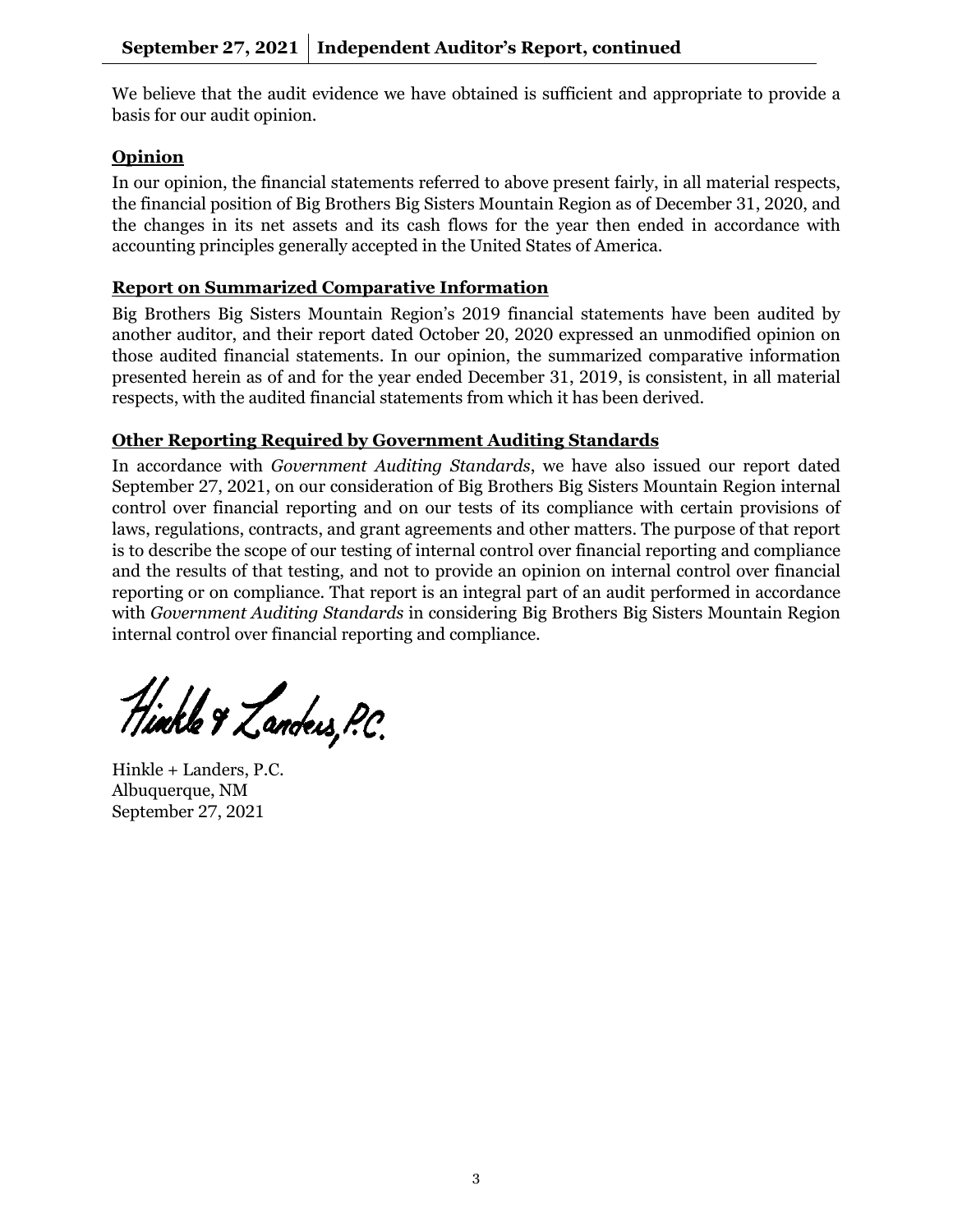|                                               | <b>Notes</b>   | 2020            | 2019      |
|-----------------------------------------------|----------------|-----------------|-----------|
| <b>ASSETS</b>                                 |                |                 |           |
| <b>Current Assets</b>                         |                |                 |           |
| Cash and cash equivalents                     |                | \$<br>326,048   | 229,388   |
| Grants and contracts receivable               | $\overline{4}$ | 158,698         | 77,523    |
| Pledges receivable, net                       | $\overline{4}$ | 13,206          | 39,844    |
| Prepaid expenses and other assets             |                | 7,868           | 7,546     |
| Due from related parties                      |                | 73              | 341       |
| <b>Total Current Assets</b>                   |                | 505,893         | 354,642   |
| <b>Noncurrent Assets</b>                      |                |                 |           |
| Investment-endowment/quasi-endowment          | 6              | 805,403         | 718,544   |
| Beneficial interest in agency endowment funds | 5              | 17,839          | 15,894    |
| Partnership interest                          | 6              | 12,536          |           |
| Property and equipment, net                   | 7              | 211,477         | 226,703   |
| <b>Total Assets</b>                           |                | \$<br>1,553,148 | 1,315,783 |
|                                               |                |                 |           |
| <b>LIABILITIES AND NET ASSETS</b>             |                |                 |           |
| <b>Current Liabilities</b>                    |                |                 |           |
| Accounts payable                              |                | \$<br>35,856    | 64,526    |
| Accrued expenses                              |                | 47,383          | 38,776    |
| Line of credit                                | 8              |                 | 60,000    |
| <b>Total Current Liabilities</b>              |                | 83,239          | 163,302   |
| <b>Net Assets</b>                             |                |                 |           |
| Net Assets without Donor Restrictions:        |                |                 |           |
| Undesignated                                  |                | 434,209         | 174,798   |
| <b>Board Designated</b>                       |                | 305,403         | 218,544   |
| Invested in property and equipment            |                | 211,477         | 226,703   |
| Net Assets with Donor Restrictions:           |                |                 |           |
| <b>Temporary in Nature</b>                    | 10             | 981             | 16,542    |
| Perpetual in Nature                           | 10             | 517,839         | 515,894   |
| <b>Total Net Assets</b>                       |                | 1,469,909       | 1,152,481 |
| <b>Total Liabilities and Net Assets</b>       |                | \$<br>1,553,148 | 1,315,783 |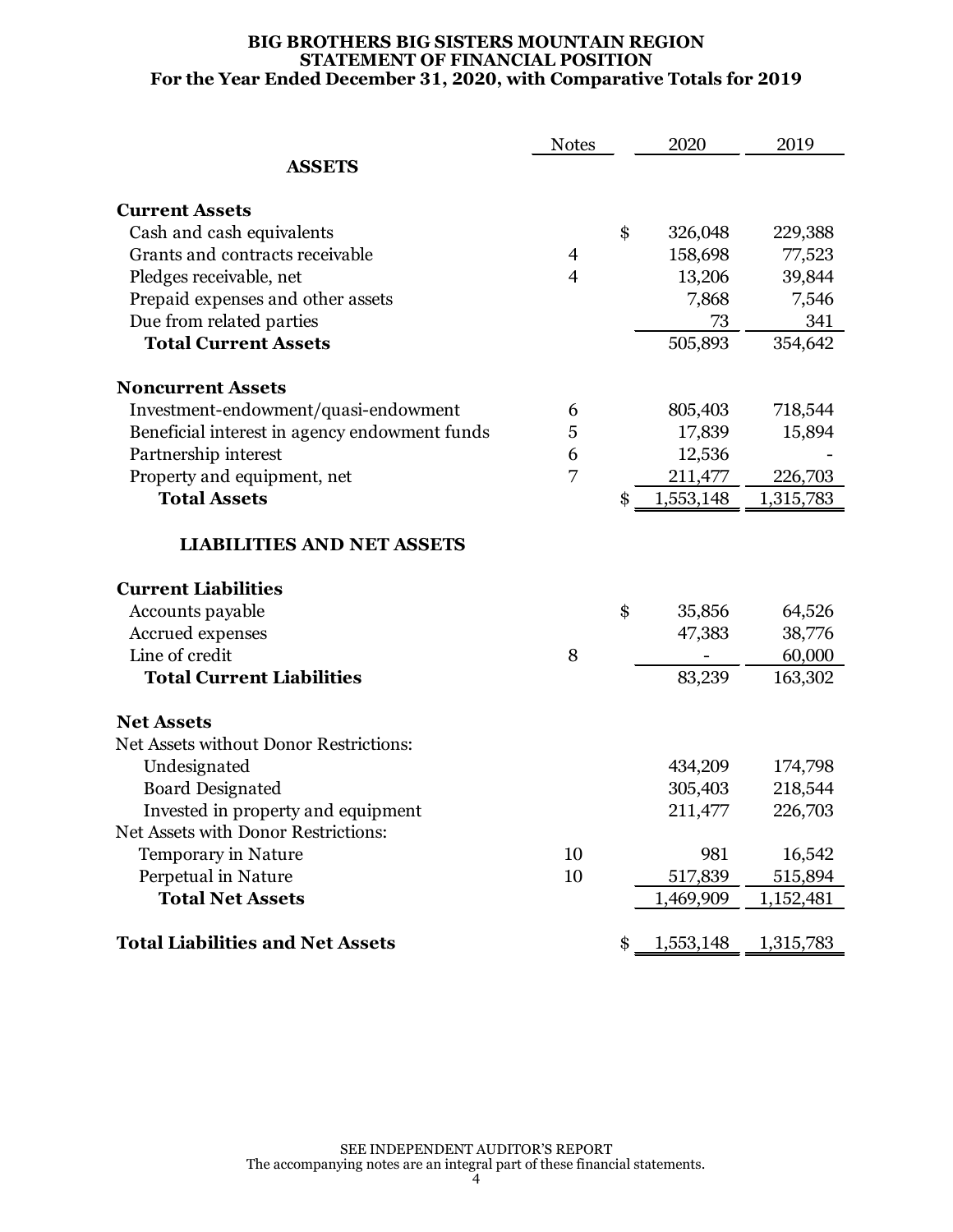#### **BIG BROTHERS BIG SISTERS MOUNTAIN REGION STATEMENT OF ACTIVITIES For the Year Ended December 31, 2020, with Comparative Totals for 2019**

|                                       |                   |                   | 2019      |           |
|---------------------------------------|-------------------|-------------------|-----------|-----------|
|                                       | <b>Net Assets</b> |                   |           |           |
|                                       | Without           | <b>Net Assets</b> |           |           |
|                                       | Donor             | With Donor        |           |           |
|                                       | Restrictions      | Restrictions      | Total     | Total     |
| <b>Revenue and Other Support</b>      |                   |                   |           |           |
| Grant and contract income             | \$<br>900,816     | 210,853           | 1,111,669 | 915,220   |
| Contributions                         | 395,091           | 981               | 396,072   | 232,678   |
| Special events, net                   | 322,460           |                   | 322,460   | 294,333   |
| Investment income, net                | 86,858            | 1,945             | 88,803    | 78,807    |
| In-kind contributions                 | 15,066            |                   | 15,066    | 38,985    |
| Interest income                       |                   |                   |           | 23,781    |
| Other income                          |                   |                   |           | 17,743    |
| Net assets released from restrictions | 227,395           | (227, 395)        |           |           |
| Total revenue and other support       | 1,947,686         | (13,616)          | 1,934,070 | 1,601,547 |
| <b>Expenses</b>                       |                   |                   |           |           |
| Member services                       | 1,212,695         |                   | 1,212,695 | 1,116,244 |
| Total program services                | 1,212,695         |                   | 1,212,695 | 1,116,244 |
| Management and general                |                   |                   |           |           |
| General and administrative            | 193,621           |                   | 193,621   | 150,560   |
| Fundraising                           | 210,326           |                   | 210,326   | 328,800   |
| Total supporting services             | 403,947           |                   | 403,947   | 479,360   |
|                                       |                   |                   |           |           |
| Total expenses                        | 1,616,642         |                   | 1,616,642 | 1,595,604 |
| Change in net assets                  | 331,044           | (13,616)          | 317,428   | 5,943     |
| Net assets at beginning of year       | 620,045           | 532,436           | 1,152,481 | 1,146,538 |
| Net assets at end of year             | 951,089           | 518,820           | 1,469,909 | 1,152,481 |
|                                       |                   |                   |           |           |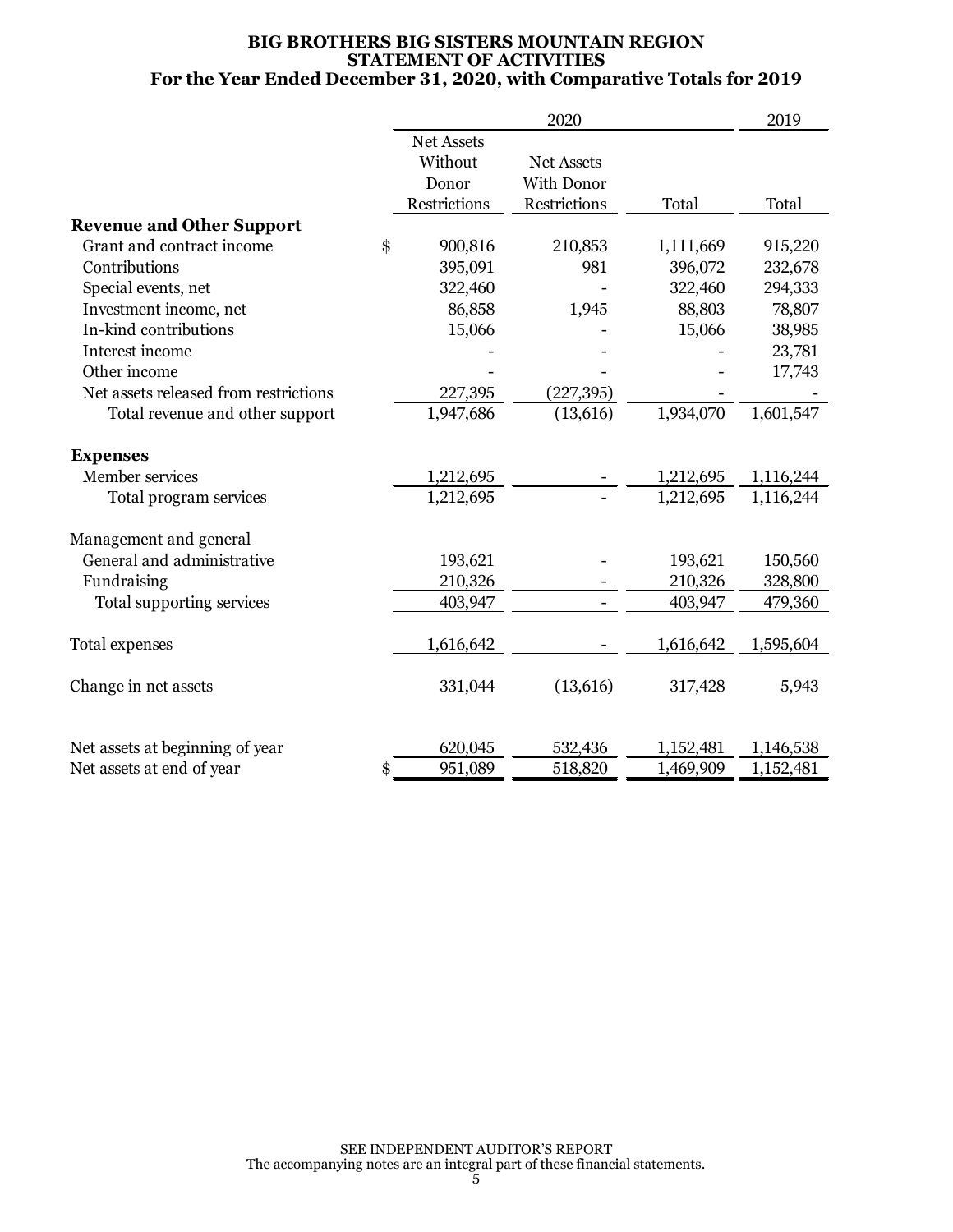#### **BIG BROTHERS BIG SISTERS MOUNTAIN REGION STATEMENT OF FUNCTIONAL EXPENSES For the Year Ended December 31, 2020, with Comparative Totals for 2019**

|                                            |                                       |                    | 2020                          |             |           | 2019       |
|--------------------------------------------|---------------------------------------|--------------------|-------------------------------|-------------|-----------|------------|
|                                            | <b>Supporting Services</b><br>Program |                    |                               |             |           |            |
|                                            |                                       | Member<br>services | General and<br>administrative | Fundraising | Total     | Total      |
| Salaries and wages                         | \$                                    | 669,624            | 93,003                        | 167,406     | 930,033   | 888,473    |
| Payroll taxes and benefits                 |                                       | 155,836            | 21,644                        | 38,959      | 216,439   | 214,450    |
| Professional fees                          |                                       | 76,661             | 10,647                        | 19,165      | 106,474   | 102,228    |
| Rent                                       |                                       | 30,018             | 4,169                         | 7,504       | 41,691    | 42,739     |
| Telephone and internet                     |                                       | 26,144             | 3,631                         | 6,536       | 36,311    | 35,096     |
| Information technology                     |                                       | 24,942             | 3,464                         | 6,235       | 34,641    | 44,503     |
| Contract services                          |                                       | 73,190             |                               |             | 73,190    | 190,643    |
| Insurance                                  |                                       | 19,610             | 2,724                         | 4,902       | 27,236    | 30,109     |
| <b>Affiliation</b> fees                    |                                       | 21,282             |                               |             | 21,282    | 23,094     |
| Dues and subscriptions                     |                                       | 9,597              | 9,597                         |             | 19,193    | 5,594      |
| Occupancy fees                             |                                       | 11,909             | 1,654                         | 2,977       | 16,540    | 18,394     |
| Recruitment                                |                                       | 14,387             |                               |             | 14,387    | 11,285     |
| Staff development and training             |                                       | 12,579             |                               |             | 12,579    | 11,674     |
| Computer and software                      |                                       | 8,429              | 1,171                         | 2,107       | 11,707    | 19,582     |
| Bad debt expense                           |                                       | 10,530             |                               |             | 10,530    |            |
| Program activities                         |                                       | 10,078             |                               |             | 10,078    | 10,122     |
| Travel and entertainment                   |                                       |                    | 20,115                        |             | 20,115    | 24,946     |
| <b>Background</b> checks                   |                                       | 8,845              |                               |             | 8,845     | 13,501     |
| Miscellaneous                              |                                       | 4,214              | 4,214                         |             | 8,428     | 5,430      |
| Credit card fees                           |                                       | 3,797              |                               | 3,797       | 7,593     | 15,147     |
| Board development                          |                                       |                    | 7,448                         |             | 7,448     | 6,383      |
| Supplies                                   |                                       | 5,355              | 744                           | 1,339       | 7,437     | 12,272     |
| <b>Utilities</b>                           |                                       | 4,166              | 579                           | 1,041       | 5,786     | 6,744      |
| Advertising                                |                                       | 2,650              |                               | 1,427       | 4,077     | 2,867      |
| Posting and shipping                       |                                       | 1,241              | 172                           | 310         | 1,724     | 2,261      |
| Interest                                   |                                       |                    | 1,033                         |             | 1,033     | 858        |
| Total expenses before depreciation         |                                       | 1,205,082          | 186,008                       | 263,707     | 1,654,797 | 1,738,395  |
| Depreciation expense                       |                                       | 7,613              | 7,613                         |             | 15,226    | 15,425     |
| Less expenses included with revenue on the |                                       |                    |                               |             |           |            |
| statement of activities:                   |                                       |                    |                               |             |           |            |
| Direct expenses of fundraisers             |                                       |                    |                               | (53, 381)   | (53, 381) | (158, 216) |
| Total expenses                             | \$                                    | 1,212,695          | 193,621                       | 210,326     | 1,616,642 | 1,595,604  |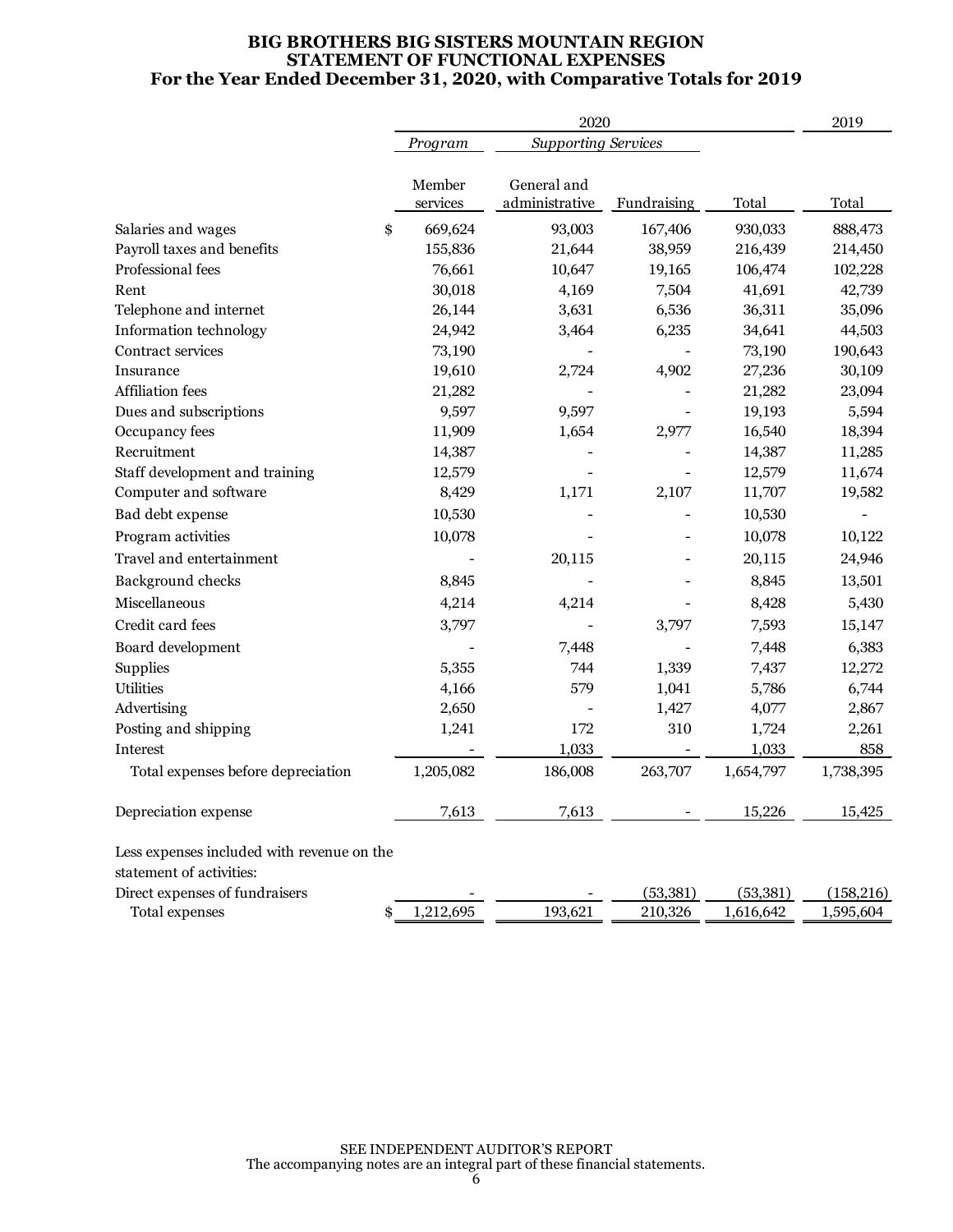#### **BIG BROTHERS BIG SISTERS MOUNTAIN REGION STATEMENT OF CASH FLOWS For the Year Ended December 31, 2020, with Comparative Totals for 2019**

|                                                     | 2020            | 2019       |
|-----------------------------------------------------|-----------------|------------|
| <b>Cash Flows From Operating Activities</b>         |                 |            |
| Cash receipts from grantors                         | \$<br>1,030,494 | 996,769    |
| Cash receipts from contributions                    | 410,361         | 345,343    |
| Cash receipts from special events                   | 375,841         | 417,099    |
| Cash receipts from interest and dividends           |                 | 23,781     |
| Cash receipts from other income                     |                 | 17,743     |
| Cash paid for program services                      | (485, 233)      | (423, 201) |
| Cash paid on behalf of employees                    | (921, 426)      | (887,507)  |
| Cash paid for other operating expenses              | (198, 963)      | (201, 548) |
| Cash paid for special events                        | (53, 381)       | (160, 578) |
| Interest paid                                       | (1,033)         | (858)      |
| Net cash provided by operating activities           | 156,660         | 127,043    |
| <b>Cash Flows From Investing Activities</b>         |                 |            |
| Beneficial interest in agency endowment funds       |                 | (2,682)    |
| Net cash (used in) investing activities             |                 | (2,682)    |
| <b>Cash Flows From Financing Activities</b>         |                 |            |
| Proceeds from line of credit                        |                 | 60,000     |
| Payments on line of credit                          | (60,000)        |            |
| Net cash (used in) provided by financing activities | (60,000)        | 60,000     |
| Net change in cash and cash equivalents             | 96,660          | 184,361    |
| Cash and cash equivalents at beginning of year      | 229,388         | 45,027     |
| Cash and cash equivalents at end of year            | 326,048         | 229,388    |

#### **RECONCILIATION OF CHANGE IN NET ASSETS TO NET CASH PROVIDED (USED) BY OPERATING ACTIVITIES**

| Change in net assets                                                                           | \$<br>317,428 | 5,943     |
|------------------------------------------------------------------------------------------------|---------------|-----------|
| Adjustments to reconcile change in net assets to net cash<br>provided by operating activities: |               |           |
| Depreciation                                                                                   | 15,226        | 15,425    |
| Realized and unrealized (gains) losses on endowment funds                                      | (86, 859)     | 28,065    |
| Realized and unrealized (gains) in beneficial interest asset held by others                    | (1, 945)      |           |
| Noncash contributions of investment in partnership                                             | (12, 536)     |           |
| (Increases) decreases in operating assets:                                                     |               |           |
| (Increase) decrease in grants and contracts receivable                                         | (81, 175)     | 81,549    |
| (Increase) decrease in pledges receivable                                                      | 26,638        | 5,794     |
| (Increase) decrease in prepaid expense                                                         | (322)         | 1,580     |
| (Increase) decrease in due from related party                                                  | 268           | (342)     |
| Increase (decrease) in operating liabilities:                                                  |               |           |
| Increase (decrease) in accounts payable                                                        | (28,670)      | (11, 937) |
| Increase (decrease) in accrued liabilities                                                     | 8,607         | 966       |
| Net cash provided by operating activities                                                      | 156,660       | 127,043   |
| <b>SUPPLEMENTAL CASH FLOW INFORMATION</b>                                                      |               |           |
| Supplemental disclosure of non-cash activities                                                 |               |           |
| In-kind donations                                                                              | \$<br>15,066  | 38,985    |
| Donated partnership interest                                                                   | 12,536        |           |
| Total non-cash items                                                                           | 27,602        | 38,985    |

SEE INDEPENDENT AUDITOR'S REPORT

The accompanying notes are an integral part of these financial statements.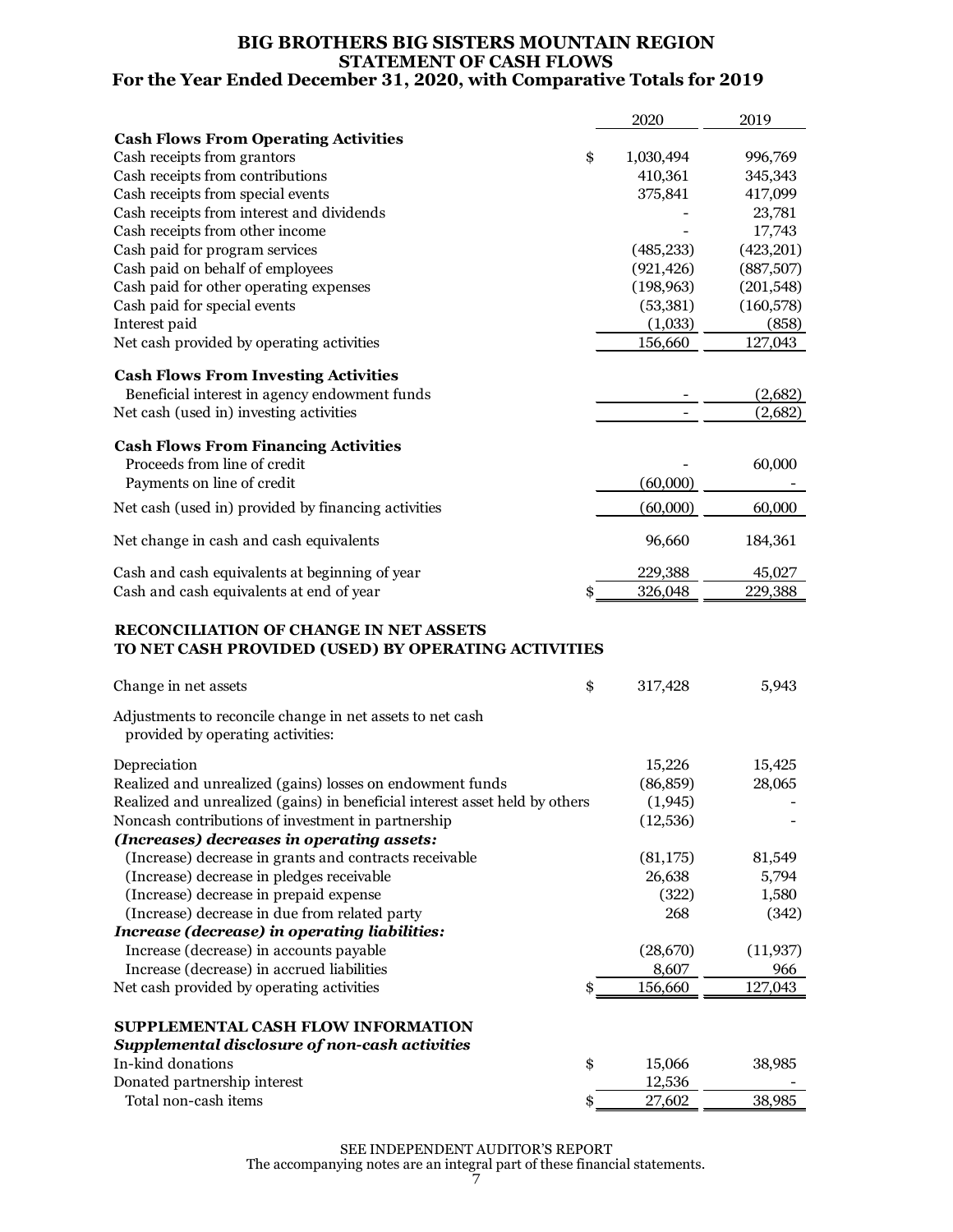## **Note 1. Description of the Organization**

On January 1, 2015, Big Brothers Big Sisters of Southwestern New Mexico, a New Mexico nonprofit corporation, merged with and into Big Brothers Big Sisters of Northern New Mexico, Incorporated, a New Mexico nonprofit corporation, under the name Big Brothers Big Sisters Mountain Region (the "Organization")("Big Brothers Big Sisters"). These two corporations merged to better facilitate the accomplishment of a number of objectives that would further their purposes under one corporation.

Big Brothers Big Sisters is a not‐for‐profit organization whose mission is to help children reach their potential through professionally supported one‐to‐one relationships. Their vision is successful mentoring relationships for all children who need them, contributing to brighter futures, better schools and stronger communities for all. Big Brothers Big Sisters promises to foster a culture of commitment to diversity and inclusion, partnership and collaboration, continuous learning, people development and high performance. A significant portion of Big Brothers Big Sisters revenue is derived from grants, contracts and contributions.

## **Note 2. Summary of Significant Accounting Policies**

# *Basis of Accounting*

The accompanying financial statements have been prepared on the accrual basis of accounting in accordance with accounting principles generally accepted in the United States of America (U.S. GAAP). The Financial Accounting Standards Board (FASB) provides authoritative guidance regarding U.S. GAAP through the Accounting Standards Codification (ASC) and related Accounting Standards Updates (ASUs).

# *Basis of Presentation*

The Organization prepares financial statements in accordance with Financial Accounting Standards Board (FASB) Accounting Standards Codification (ASC) 958-205 and subsections Financial Statements of Not-for-Profit Organizations. Under 958-205, The Organization is required to report information regarding its financial position and activities according to two classes of net assets: net assets without donor restrictions and net assets with donor restrictions.

## Net Assets Without Donor Restrictions and Board Designated Net Assets

Net assets without donor restrictions are resources available to support operations and not subject to donor restrictions. The only limits on the use of net assets without donor restrictions are the broad limits resulting from the nature of the Organization, the environment in which it operates, the purposes specified in its corporate documents and its application for tax‐exempt status, and any limits resulting from contractual agreements with creditors and others that are entered into in the course of its operations.

The net assets without donor restrictions represent the investment in unrestricted assets and the investment in property and equipment, less accumulated depreciation and related debt, when applicable. The governing board has designated, from net assets without donor restrictions, net assets for a capital assets reserve.

#### Net Assets With Donor Restrictions - Temporary in Nature

Net assets with temporary donor restrictions are the result of contributions and other inflows of assets that are subject to stipulations imposed by donors and grantors. These restrictions can be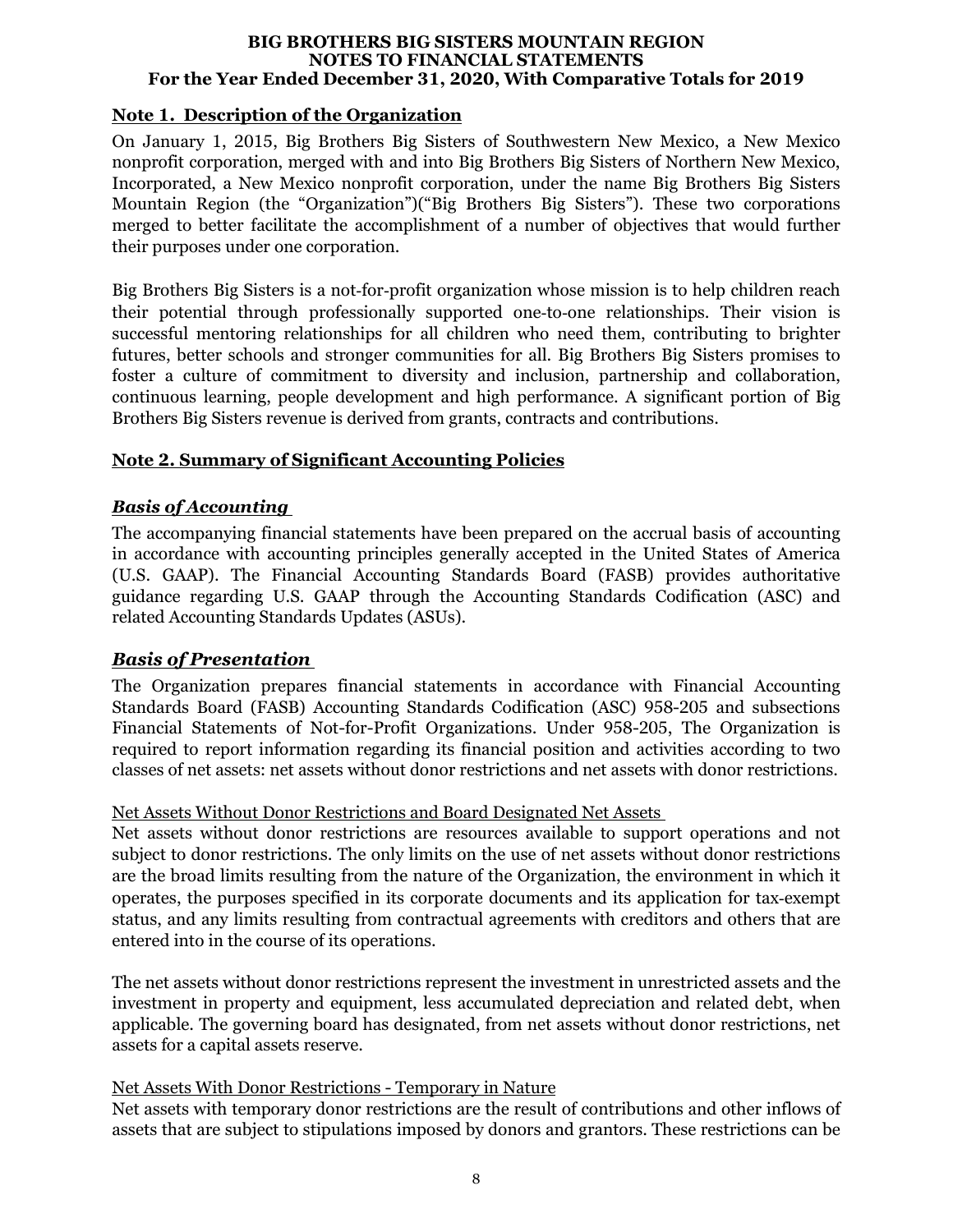fulfilled and removed by actions of the organization pursuant to those stipulations or by the passage of time. The expiration of the restriction is reported in the financial statements by reclassifying the net assets from net assets with donor restrictions to net assets without donor restrictions. See Note 10 for donor restrictions for the years ended December 31, 2020 and 2019.

## Net Assets With Donor Restrictions-Perpetual in Nature

Net assets with donor restrictions perpetual in nature are those for which use by Organization is limited by donor-imposed stipulations that cannot be removed by actions of the Organization. See Note 10 for net assets with restrictions perpetual in nature for the years ended December 31, 2020 and 2019.

## *Uniform Prudent Management of Institutional Funds Act*

During fiscal year 2011, the Uniform Prudent Management of Institutional Funds Act (UPMIFA) became effective in the state of New Mexico. Under UPMIFA, all unappropriated endowment funds are considered restricted. The Organization adopted the provisions of the financial accounting standard for endowments of nonprofit organizations (the UPMIFA Standard) with respect to the accounting for the corpus and income recognition on endowment funds.

The Organization classifies amounts in its donor-restricted endowment funds as net assets with donor restrictions until the board of directors appropriates such amounts for expenditure and any other purpose restrictions have been met. The board of directors of the Organization has interpreted UPMIFA as not requiring the maintenance of purchasing power of the original gift amount contributed to an endowment fund, unless a donor stipulates the contrary. As a result of this interpretation, when reviewing its donor-restricted endowment funds, the Organization considers a fund to be underwater when the fair value of the fund is less than the sum of (a) the original value of initial and subsequent gift amounts donated to the fund and (b) any accumulations to the fund that are required to be maintained in perpetuity in accordance with the direction of the applicable donor gift instrument. The Organization has interpreted UPMIFA to permit spending from underwater funds in accordance with the prudent measures required under the law. Additionally, in accordance with UPMIFA, the Organization considers the following factors in making a determination to appropriate or accumulate donor-restricted endowment funds:

The duration and preservation of the fund

- The purposes of the organization and the donor-restricted endowment fund,
- General economic conditions,
- The possible effect of inflation and deflation,
- The expected total return from income and appreciation of investments,
- Other resources of the organization,
- The investment policies of the organization.

UPMIFA defines endowment funds as a fund not wholly expendable by the institution on a current basis under the terms of the applicable gift instrument. The term "endowment fund" does not include funds that the charity designates as endowment (these are "quasi-endowment" funds).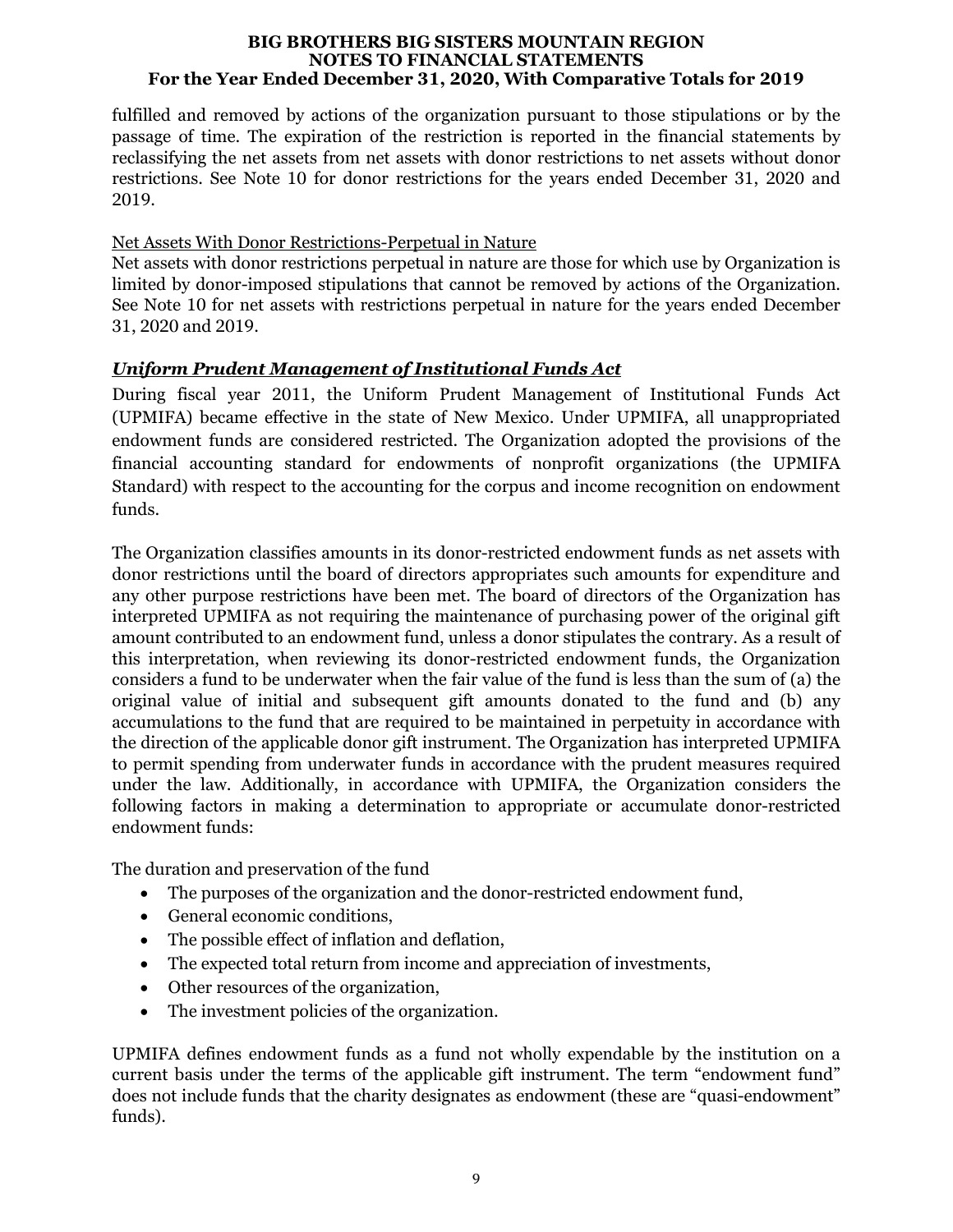# *Use of Estimates in Preparing Financial Statements*

The preparation of U.S. GAAP financial statements requires management to make estimates and assumptions that affect the reported amounts of assets and liabilities and changes therein and disclosure of contingent assets and liabilities at the date of the financial statements and the reported amounts of revenue and expenses during the reporting period. Actual results could differ from those estimates. Estimates that are particularly susceptible to significant change in the near term are related to depreciation of assets over their estimated useful lives, allocation of expenses by function, and the fair value of investments.

# *Comparative Financial Information*

The financial statements include certain prior‐year summarized comparative information in total but not by net asset class. Such information does not include sufficient detail to constitute a presentation in conformity with generally accepted accounting principles. Accordingly, such information should be read in conjunction with the Organization's financial statements for the year ended December 31, 2020, from which the summarized information was derived.

## *Cash and Cash Equivalents*

Cash, restricted cash and cash equivalents include cash and all highly liquid investments with an original maturity of 90 days or less. The amounts on deposit with these institutions may at times exceed the \$250,000 of insurance available to individual depositors through the Federal Deposit Insurance Corporation (FDIC).

## *Grants and Contracts Receivable*

The Organization is funded by grants and contracts received from the State of New Mexico, City of Santa Fe, and other sources. Grant and contract revenue is earned and recognized when expenses have been incurred, except as otherwise provided in the terms and conditions of the grant and contract. Unreimbursed costs under these grants are recorded as grants and contracts receivable. Grants and contracts receivable are stated at unpaid balances, less an allowance for doubtful accounts. The Organization's management has not provided for an allowance for uncollectible amounts as they feel the grants and contracts receivable are fully collectible for the years ended December 31, 2020 and 2019.

## *Pledges Receivable, Net*

Unconditional promises to give are recognized as revenues in the period received and as assets, decreases of liabilities, or expenses depending on the form of the benefits received. Conditional promises to give are recognized only when the conditions on which they depend are substantially met and the promises become unconditional. Promises to give are recorded at their discounted net present value using a discount rate of 3.25%.

# *Accounts Receivable*

All receivables are deemed fully collectible, and an allowance for doubtful accounts has not been established. All amounts are deemed collectible within one year as of for the respective years ended December 31, 2020 and 2019 The Organization uses the direct write-off method when necessary. Historically these amounts have not been material to the financial statements as a whole.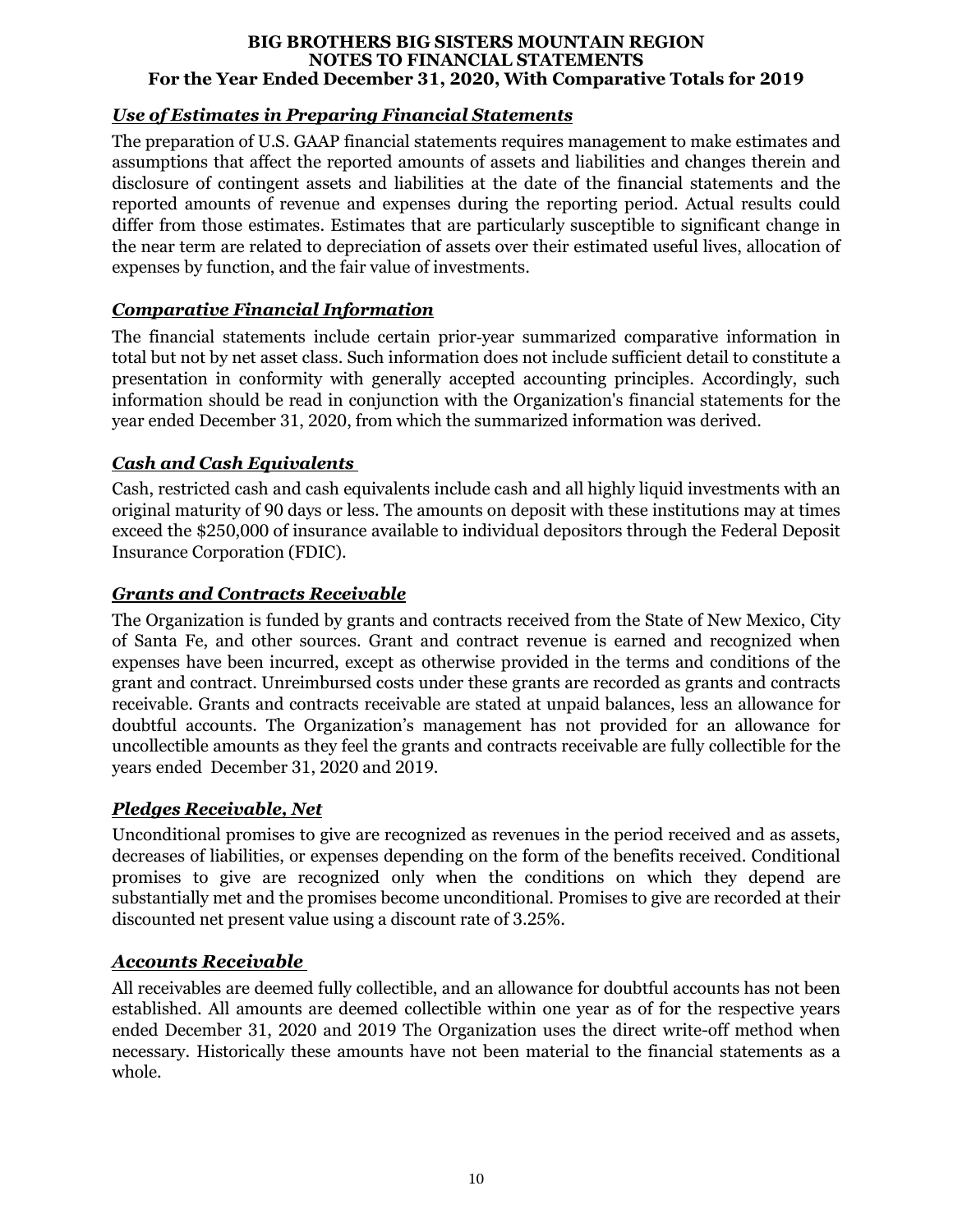## *Investments*

Investments are carried at fair value, except the investment in the partnership interest. Fair value is the price that would be received to sell an asset or paid to transfer a liability in an orderly transaction between market participants at the measurement date. Realized gains and losses are recorded on a specific identification method upon the sale of investment assets. Quoted market prices, when available, are used to value investments. Purchases and sales of securities are recorded on a trade-date basis. Changes in fair value that occur during the fiscal year are recognized as investment income reported for that fiscal year. Realized and unrealized gains and losses, as well as investment expenses are reflected within the investment return, net, in the statement of activities. Investment income and gains (losses) restricted by donors are reported as increases (decreases) in net assets without donor restrictions unless donor-imposed restrictions have not been met in the reporting period in which the income and gains are recognized. Investments are classified based on their original maturities.

## *Fair Value Measurements*

Fair value is the exchange price that would be received for an asset or paid to transfer a liability (exit price) in the principal or most advantageous market for the asset or liability in an orderly transaction between market participants on the measurement date. There are three levels of inputs that may be used to measure fair values:

*Level 1:* Quoted prices (unadjusted) for identical assets or liabilities in active markets that the entity has the ability to access as of the measurement date.

*Level 2:* Significant other observable inputs other than Level 1 prices, such as:

- Quoted prices for similar assets or liabilities in active markets;
- Quoted prices for identical or similar assets or liabilities in inactive markets;
- Inputs, other than quoted prices, that are:
	- observable; or
	- can be corroborated by observable market data.

If the asset or liability has a specified (contractual) term, the Level 2 input must be observable for substantially the full term of the asset or liability.

*Level 3:* Inputs to the valuation methodology are unobservable and significant to the fair value measurement.

The asset or liability's fair value measurement level within the fair value hierarchy is based on the lowest level of any input that is significant to the fair value measurement. Valuation techniques maximize the use of relevant observable inputs and minimize the use of unobservable inputs.

The following is a description of the valuation methodologies used for assets measured at fair value. There have been no changes in the methodologies used at December 31, 2020 and 2019.

*Exchange‐Traded and Closed‐End Funds*: Valued at the closing price reported on the active market on which the individual securities are traded.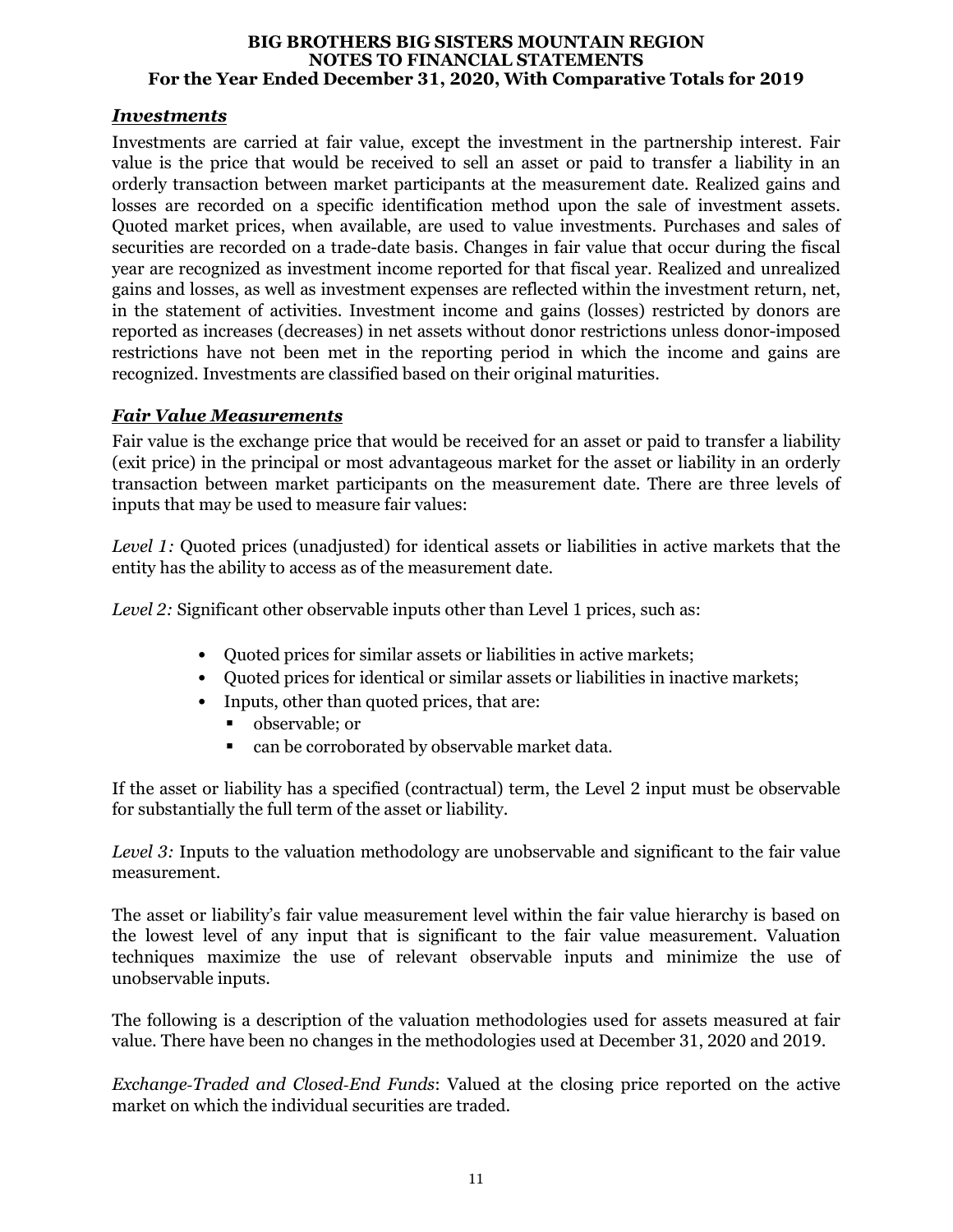*Mutual funds*: Valued at the daily closing price as reported by the fund. Mutual funds held by the Organization are open‐end mutual funds that are registered with the SEC. These funds are required to publish their daily NAV and to transact at that price. The mutual funds held by the Organization are deemed to be actively traded.

*Beneficial interest in assets held by third party* (Level 2) - are based on inputs derived principally from or corroborated by observable market data by correlation or other means.

*Investment in Partnership* (Level 3) - as there are no observable measures available, fair market valuation is determined on the basis of a preliminary statement of account value from partnership at December 31, 2020. The Investment in the Partnership has been categorized at Level 3. In general, the valuation of this type of investment must be based solely on experience and knowledge of the organization it represents when using Level 3 inputs.

The preceding methods described may produce a fair value calculation that may not be indicative of net realizable value or reflective of future fair values. Furthermore, although the Organization believes its valuation methods are appropriate and consistent with other market participants, the use of different methodologies or assumptions to determine fair value of certain financial instruments could result in different fair value measurements at the reporting date.

The fair value measurements and levels within the fair value hierarchy of those measurements for the assets reported at fair value on a recurring basis at December 31, are as follows:

| December 31, 2020                            | Level 1       | Level 2 | Level 3 | Total   |
|----------------------------------------------|---------------|---------|---------|---------|
| Mutual funds                                 | \$<br>419,216 |         |         | 419.216 |
| Exchange-Traded and Closed-End Funds         | 386,187       |         |         | 386,187 |
| Beneficial interest in agency endowment fund |               | 17,839  |         | 17,839  |
| Partnership interest                         |               |         | 12,536  | 12,536  |
| Total investments at fair value              | \$<br>805,403 | 17,839  | 12,536  | 835,778 |
|                                              |               |         |         |         |
| December 31, 2019                            | Level 1       | Level 2 | Level 3 | Total   |
| Mutual funds                                 | \$<br>381,321 |         |         | 381,321 |
| Exchange-Traded and Closed-End Funds         | 337,223       |         |         | 337,223 |
| Beneficial interest in assets held by others |               | 15,894  |         | 15,894  |
| Total investments at fair value              | \$<br>718,544 | 15,894  |         | 734,438 |

# *Changes in Fair Value Levels*

The availability of observable market data is monitored to assess the appropriate classification of financial instruments within the fair value hierarchy. Changes in economic conditions or model-based valuation techniques may require the transfer of financial instruments from one fair value level to another. In such instances, the transfer is reported at the beginning of the reporting period. Management evaluated the significance of transfer between levels based upon the nature of the financial instrument and size of the transfer relative to total assets. For the years ended December 31, 2020 and 2019, there were no significant transfers in or out of Levels 1, 2 or 3.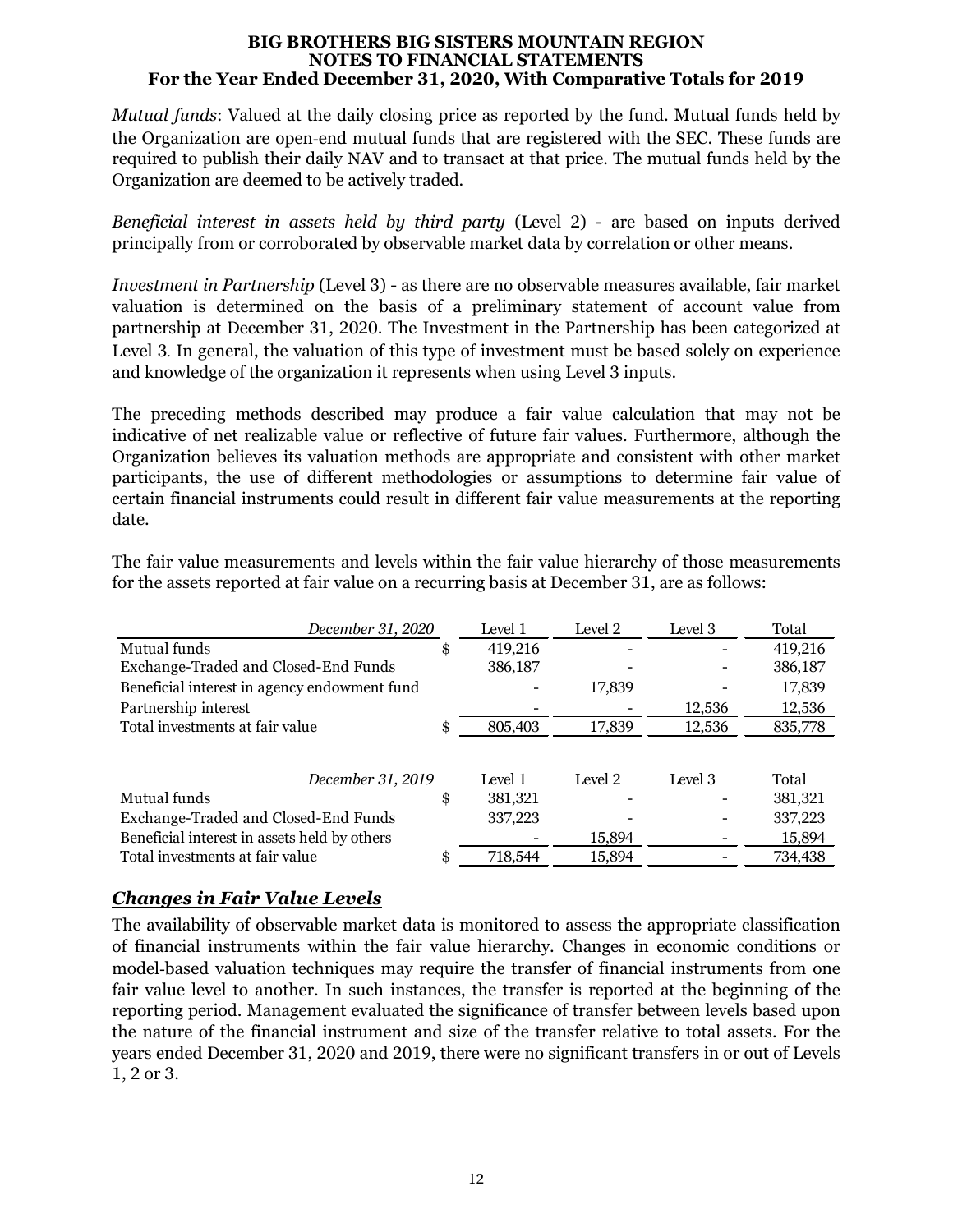## *Fair Value of Financial Instruments*

The Organization's significant financial instruments are cash and cash equivalents, investments and other short-term assets and liabilities. For these financial instruments, carrying values approximate fair value.

Following is description of valuation methodologies used for assets and liabilities recorded at fair value:

Cash and cash equivalents, certificates of deposit, short-term receivables, accounts payable and accrued liabilities – The carrying amount reported in the statement of financial position approximates fair value because of the short maturity of those instruments.

Investments in debt and equity securities – The fair value of investments in securities or mutual funds is the market value based on quoted market prices, when available, or market prices provided by recognized broker dealers. If listed prices or quotes are not available, fair value is based upon externally developed models that use unobservable inputs to the limited market activity of the instrument.

The inputs and methodology used for valuing the Organization's financial assets and liabilities are not indicators of the risks associated with those instruments.

## *Prepaid Expenses*

Prepaid expenses consist of service contract expenses paid in advance for operation in the subsequent year for insurance and rent deposits.

# *Property, Equipment, and Depreciation*

All acquisitions of property and equipment in excess of \$5,000 and all expenditures for maintenance, renewals, and betterments that materially prolong the useful lives of assets are capitalized. Repairs and maintenance are expensed as incurred. Property and equipment are carried at cost or, if donated, at the approximate fair value at the date of donation. Depreciation is computed using the straight‐line method.

Estimated useful lives used in computing depreciation are as follows:

| Building and improvements | 15-30 Years |
|---------------------------|-------------|
| Furniture and equipment   | 5 Years     |

## *Revenue Recognition*

The Organization has adopted ASC 606 Revenue from Contracts with Customers and ASU 2018- 08, Clarifying the Scope and the Accounting Guidance for Contributions Received and Contributions Made in accordance with accounting principles generally accepted in the United States of America.

The following summarizes the revenue recognition policies for major classifications of revenue: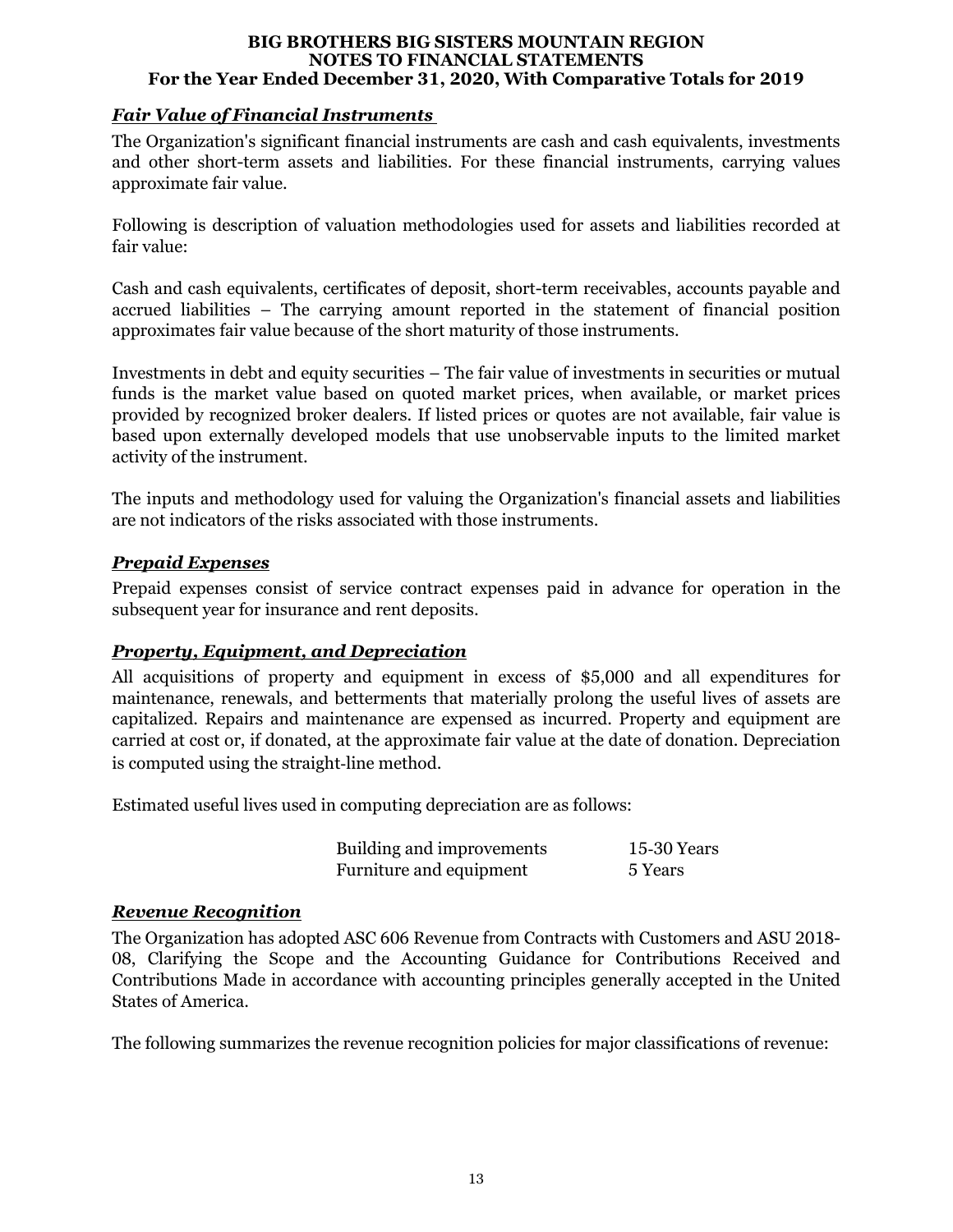# *Contributions*

- Contributions are reported when an unconditional promise to give or other asset is received (in accordance with ASC 958-605). All contributions are considered available for the Organization's general programs unless specifically restricted by the donor.
	- o Gifts of securities are recorded at their fair market value when received. Contributions with donor-imposed restrictions spent in the same year or in later periods as contributed are shown as initially donor restricted and released to without donor restriction in the Statement of Activities as the restriction expires. Amounts received that are designated for future periods or restricted by the donor for specific purposes are reported as support with donor restrictions that increases that net asset class.
	- o Contributions of donated non-cash assets and are recorded at their fair values in the period received. Contributions of donated professional services that create or enhance non-financial assets or that require specialized skills, are recorded at their fair values in the period received. Donated stocks, bonds or other securities are recorded at the fair market value on the date of the gift.
	- o Government Grants—Government grant contributions are typically recorded on a reimbursement basis. Specifically, when qualifying expenses are incurred by the Organization, both the receivable from the government granting agency and offsetting grant revenue are recorded.

## *Contract Revenue*

Contract revenue is recorded at the time the services are provided and the performance obligation is satisfied. The performance obligation is the delivery of the services supplied to the customer. The transaction price is established by the Organization and the Contractor per the agreement. No allocation of the transaction price of the services are necessary. The contract with the State of New Mexico is on a reimbursement basis. Specifically, when the Organization has incurred the expenses in compliance with the general and specific requirements of the funding source, both the receivable from the government agency and offsetting contract revenue are recorded.

# *Donated Property, Materials and Services*

Donations of property, materials and services are recorded as contributions at fair value at the date of donation. Such donations are reported as increases in net assets without donor restrictions unless the donor has restricted the donated asset to a specific purpose. Assets donated with explicit restrictions regarding their use and contributions of cash that must be used to acquire property and equipment are reported as contributions with donor restrictions. Donated investments and other noncash donations are recorded as contributions at their fair values at the date of donation.

Donated services are recognized as contributions at their estimated fair value if the services (a) create or enhance nonfinancial assets or (b) require specialized skills, are performed by people with those skills, and would otherwise be purchased by the Organization. Volunteers contribute significant amounts of time to the Organization's program services, administration, and fundraising and development activities; however, the financial statement do not reflect the value of these services because they do not meet recognition criteria prescribed by the generally accepted accounting principles.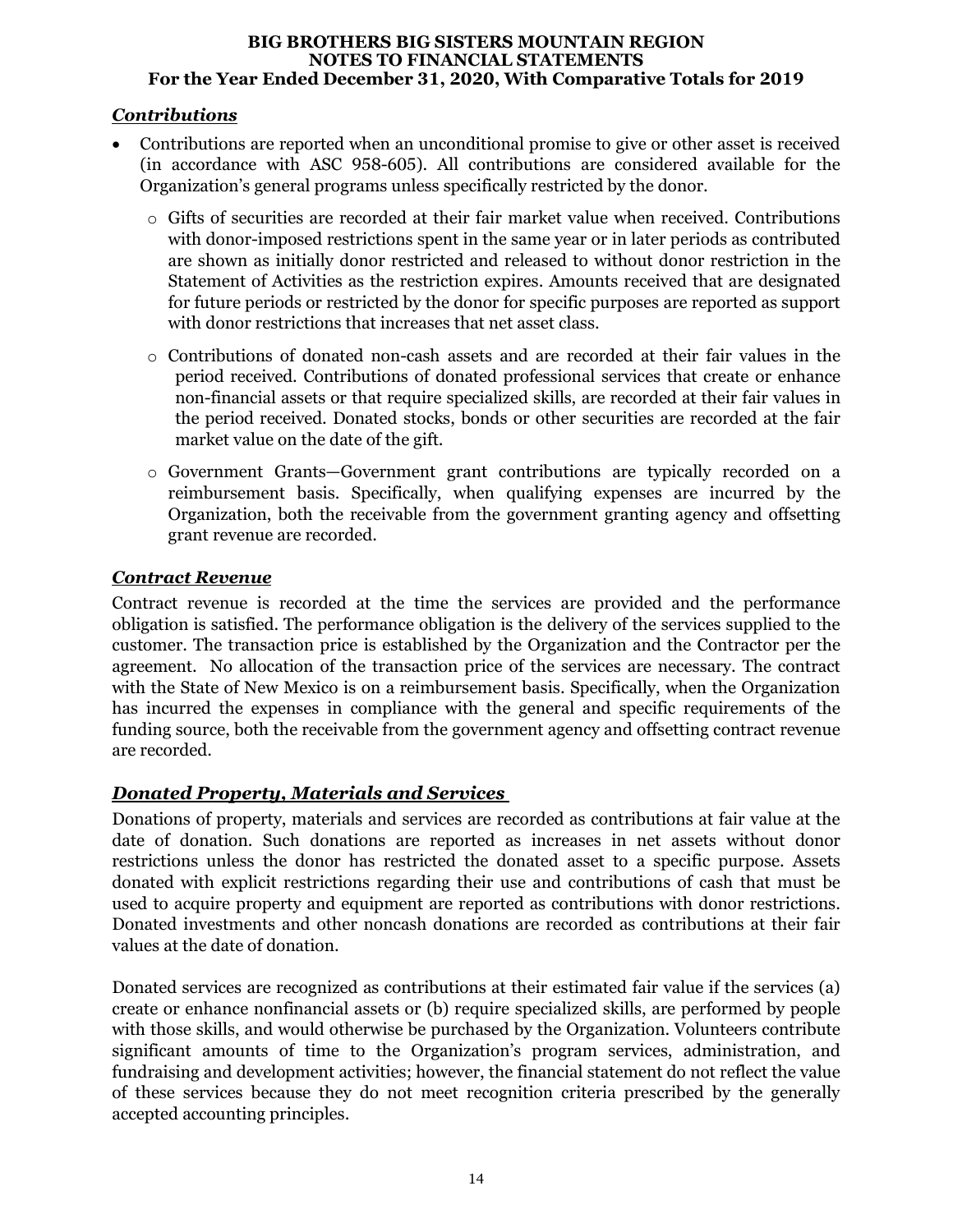In 2009, Big Brothers Big Sisters Mountain Region made an agreement with Big Brothers Big Sisters of Central New Mexico Donation Center to share revenue from the collection and sale of donated clothing and other household items. Big Brothers Big Sisters of Central New Mexico is responsible for picking up all donated items and sharing the revenue with Big Brothers Big Sisters Mountain Region at the agreed upon amount.

# *Functional Allocation of Expenses*

Directly identifiable expenses are charged to programs and management and general services. Those expenses of more of an indirect nature or which benefit all programs are allocated based upon predetermined allocation factors. These expenses require allocation on a reasonable basis that is consistently applied. Accordingly, certain costs have been allocated among the programs and supporting services benefited. Expenses related to payroll, payroll taxes, and employee benefits are allocated based on actual percentages of time spent in each functional area. Other shared expenses, including insurance, utilities, maintenance and repair and depreciation, are allocated based on an analysis of use of square footage.

# *Compensated Absences*

The Organization's employees can accrue from 7.33 to 9 hours per pay period for paid time off for full time employees and part‐time employees who work at least 8 hours in a pay period are able to accrue paid time off on a prorated basis as well. Employees are allowed to carry over up to 80 hours of paid time off to the next calendar year. The Organization has recorded \$47,383 and \$38,776 for compensated vacation absences at December 31, 2020 and 2019, respectively. Compensated absences are included in the Statements of Financial Position as accrued expenses.

# *Advertising Cost*

The Organization uses advertising to promote its programs among the audiences it serves. The cost of advertising is expensed when incurred. The Organization does not participate in directresponse advertising, which require capitalization and amortization of related costs. The advertising expenses was \$4,076 and \$2,867 for years ended December 31, 2020 and 2019, respectively.

## *Income Taxes*

Under section 501(c)(3) of the Internal Revenue Code, the Organization is exempt from taxes on income other than unrelated business income. However, taxes on unrelated business income, if any, are reported when paid.

The Organization utilizes the accounting requirements associated with uncertainty in income taxes using the provisions of Financial Accounting Standards Board (FASB) ASC 740, Income Taxes. Using that guidance, tax positions initially need to be recognized in the financial statements when it is more likely‐ than‐not the positions will be sustained upon examination by the tax authorities. It also provides guidance for derecognition, classification, interest and penalties, accounting in interim periods, disclosure and transition. As of December 31, 2020 and 2019, the Organization had no uncertain tax provisions that qualify for recognition or disclosure in the financial statements. The Organization believes it is no longer subject to income tax examinations for years prior to 2017.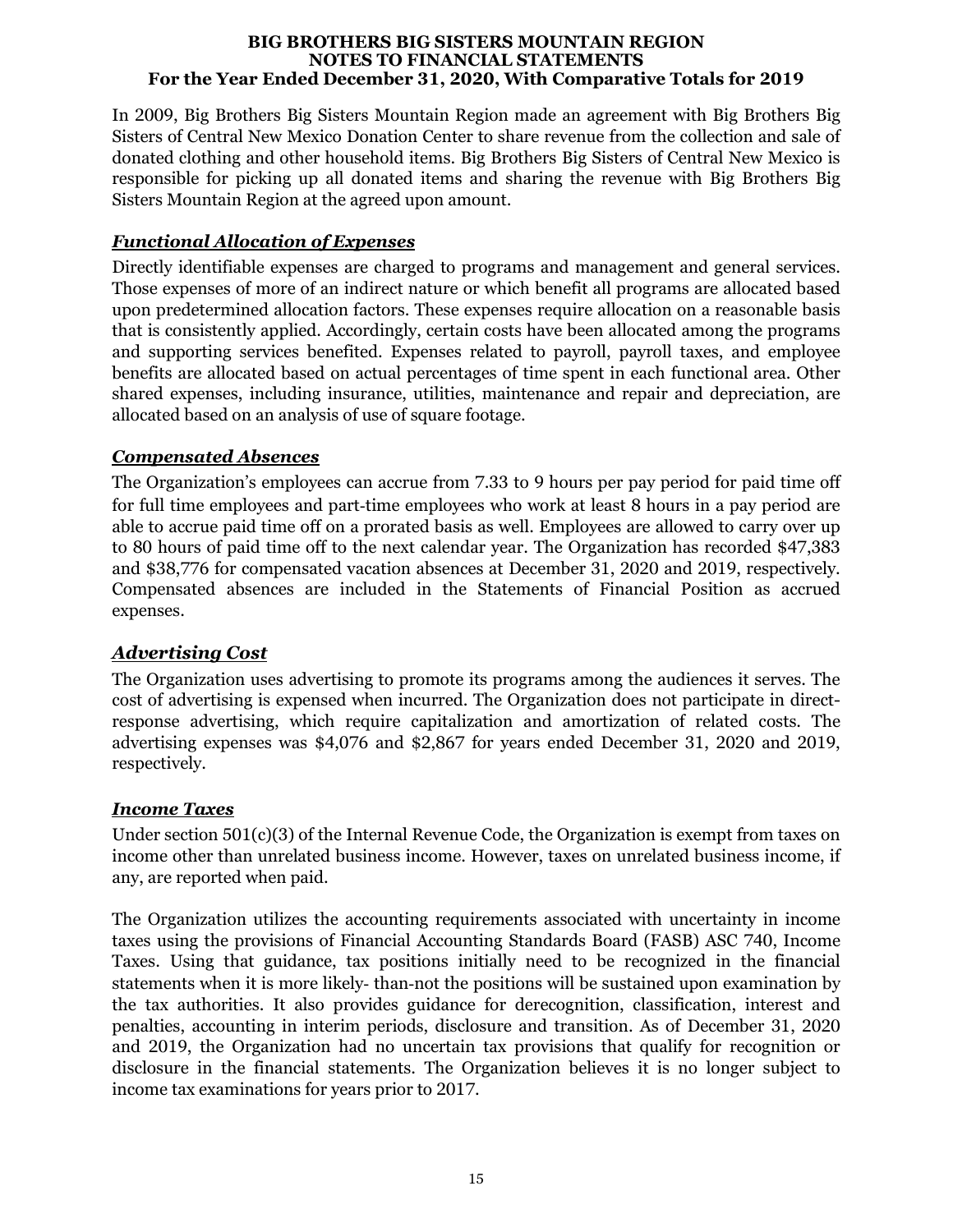# *Prior Year Comparative Totals*

The financial statements include certain prior year summarized comparative information in total but not in each net asset class. Such information does not include sufficient detail to constitute a presentation in conformity with accounting principles generally accepted in the United States of America. Accordingly, such information should be read in conjunction with Organization's financial statements for the year ended December 31, 2019 from which the summarized information was derived.

## *Reclassifications*

Certain reclassifications were made to prior year balances to conform to current year presentation.

## *Subsequent Events*

Subsequent events are events or transactions that occur after the statement of financial position date but before the financial statements are issued. The Organization recognizes in the financial statements the effects of all subsequent events that provide additional evidence about conditions that existed at the date of the statement of financial position, including the estimates inherent in the process of preparing the financial statements. Organization's financial statements do not recognize subsequent events that provide evidence about conditions that did not exist at the date of the statement of financial position but arose after the statement of financial position date and before financial statements are available to be issued. The Organization has evaluated subsequent events through September 27, 2021, which is the date the financial statements were available to be issued.

## **Note 3. Liquidity and Availability of Financial Resources**

Big Brothers Big Sisters regularly monitors liquidity to meet cash flow requirements and operating needs. The availability of financial assets is primarily affected by management designations, the nature of the underlying assets, external limitations imposed by donors or contracts with others. Big Brothers Big Sisters is substantially supported by grants and contracts, in which some are donor and time restricted. Because a donor's restriction requires resources to be used in a particular manner or in a future period, Big Brothers Big Sisters must maintain sufficient resources to meet those responsibilities to its donors. These financial assets may not be available for general expenditure within one year. As part of Big Brothers Big Sisters' liquidity management, it has a policy to structure its financial assets to be available as its general expenditures, liabilities, and other obligations come due. In addition, Big Brothers Big Sisters can invest cash in excess of daily requirements in short-term investments. Occasionally, if the opportunity arises, the board may designate a portion of any operation surplus to its liquidity reserve.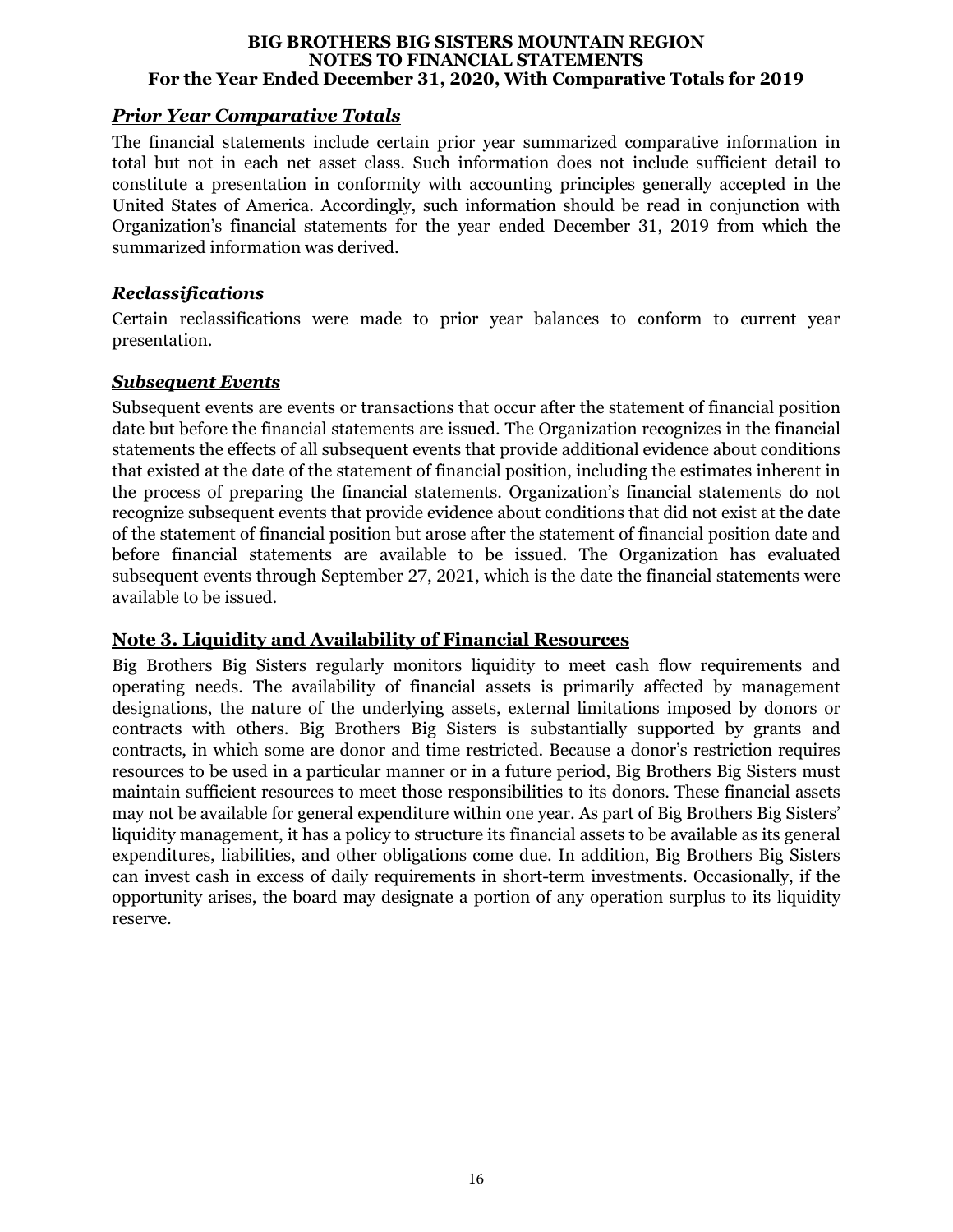| Financial assets at year end                                                     | 2020          | 2019      |
|----------------------------------------------------------------------------------|---------------|-----------|
| Cash and cash equivalents                                                        | \$<br>326,048 | 229,388   |
| Grants and contract receiveivable to received during the next year               | 158,698       | 77,523    |
| Pledges receivable to be received during the next year                           | 13,206        | 39,844    |
| Due from related parties expected to be received during the next year            | 73            | 341       |
| Undrawn lines of credit and other debits                                         | 150,000       | 90,000    |
| Financial assets available at year-end                                           | 648,025       | 437,096   |
| Less amounts not available to be used within one year:                           |               |           |
| Net assets with donor restrictions:                                              |               |           |
| Net assets with donor restrictions                                               | 981           | 16,542    |
| Less net assets with purpose and time restrictions to be met in less than a year | (981)         | (16, 542) |
| Current assets available to meet cash needs for general expenditures within one  |               |           |
| year                                                                             | \$<br>648,025 | 437,096   |

# **Note 4. Grants and Contracts and Promises to Give**

Big Brothers Big Sisters received the following grants and contracts for the years ended December 31, 2020 and 2019:

|                                       | 2020          | 2019   |
|---------------------------------------|---------------|--------|
|                                       |               |        |
| NM CYFD                               | \$<br>83,600  | 72,987 |
| City of Santa Fe                      | 32,920        |        |
| <b>NM Cares Act</b>                   | 25,000        |        |
| <b>BBBSA-OJJDP</b>                    | 10,773        |        |
| <b>City of Las Cruces</b>             | 2,600         | 2,036  |
| Santa Fe County                       | 2,250         |        |
| Navajo United Way                     |               | 2,500  |
| Other                                 | 1,555         |        |
| Total grants and contracts receivable | \$<br>158,698 | 77,523 |

Promises to give consist of the following for the years ended December 31, 2020 and 2019:

| <u>Pledges Receivable:</u>     |     | 2020   | 2019   |
|--------------------------------|-----|--------|--------|
| One Give Campaign              | \$. | 1,012  | 16,641 |
| Discounted                     |     | (31)   | (99)   |
| Unconditional promises to give |     | 12.225 | 23,302 |
| Total pledges receivable, net  | \$  | 13.206 |        |

# **Note 5. Beneficial Interest in Agency Endowment Fund**

In 1999, a donor gave \$5,250 to the Santa Fe Community Foundation (Foundation) under a designated endowment fund on behalf of Big Brothers Big Sisters. In 2010, the Foundation split the endowment fund into separate agency and designated endowment funds to properly record whether contributions came from Big Brothers Big Sisters or from other individuals on behalf of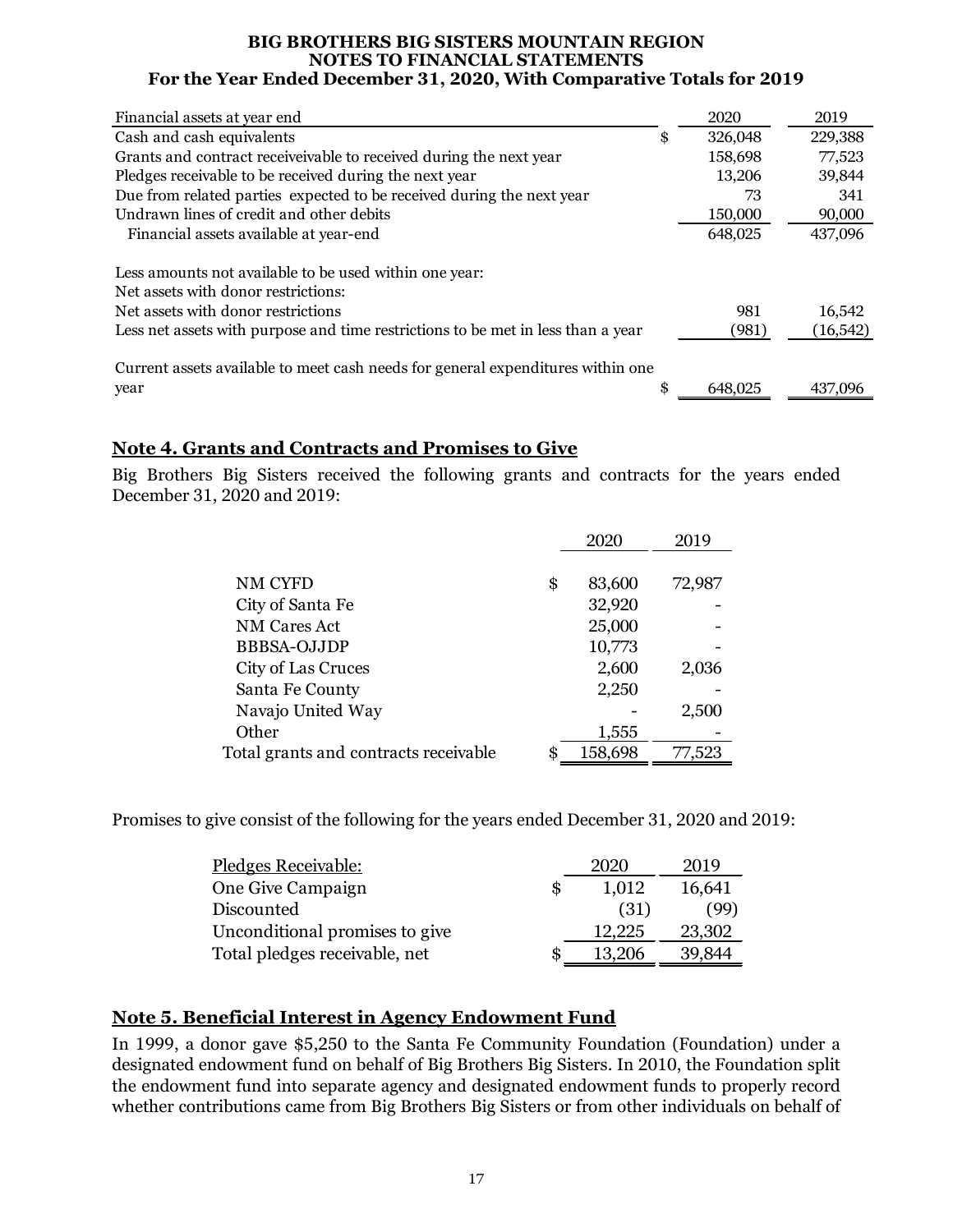Big Brothers Big Sisters. Big Brothers Big Sisters retains a beneficial interest in the endowment fund held by the Foundation.

The Foundation has the sole and final authority and discretion as to the sale, resale, investment and reinvestment of the endowment fund. The Foundation "can modify any restriction on the distribution of funds, if, in their sole judgment, any restriction becomes obsolete, incapable of fulfillment, or inconsistent with the charitable intent expressed by Big Brothers Big Sisters, or with the exempt purposes of the Foundation." Big Brothers Big Sisters has the ability to seek court review if they believe that the Foundation has improperly exercised this power.

The earnings, when distributed, can be used to further develop program services.

FASB ASC 605‐45, Revenue Recognition ‐ Transfers of Assets to a Not‐for‐Profit Organization or Charitable Trust That Raises or Holds Contributions for Others, establishes standards for transactions in which a donor transfers assets to a not‐for‐profit organization or charitable trust that accepts the contribution with the stipulation that the recipient organization use those assets on behalf of, the return on investment of those assets, or both, to the beneficiary that is specified by the donor.

Big Brothers Big Sisters records its interest in the fund at fair market value, which is a Level 2 measurement. FASB ASC 605‐45 specifically requires a not‐for‐profit organization that establishes a fund at a community foundation with its own funds, that specifies itself as the beneficiary of that fund, and grants the community foundation unilateral variance power, must account for the transfer of such assets as an asset on its financial statements. Accordingly, Big Brothers Big Sisters has recognized the transfer to the Foundation as an asset. The Foundation's financial statements are audited on an annual basis. Big Brothers Big Sisters receives distributions at 5% of the market value based on a rolling average.

Beneficial interest net asset composition by type of fund as of December 31, 2020:

|                              | Without donor            | With donor   |        |
|------------------------------|--------------------------|--------------|--------|
|                              | restrictions             | restrictions | Total  |
| Accumulated investment gains | $\overline{\phantom{0}}$ | 7,564        | 7,564  |
| Original gift amount         | $\overline{\phantom{0}}$ | 10,275       | 10,275 |
| Total fund                   | $\overline{\phantom{0}}$ | 17,839       | ,839   |

Beneficial interest net asset composition by type of fund as of December 31, 2019:

|                              | Without donor            | With donor   |        |
|------------------------------|--------------------------|--------------|--------|
|                              | restrictions             | restrictions | Total  |
| Accumulated investment gains | $\overline{\phantom{0}}$ | 5,619        | 5,619  |
| Original gift amount         | $\overline{\phantom{0}}$ | 10,275       | 10,275 |
| Total fund                   |                          | 15,894       | 15,894 |
|                              |                          |              |        |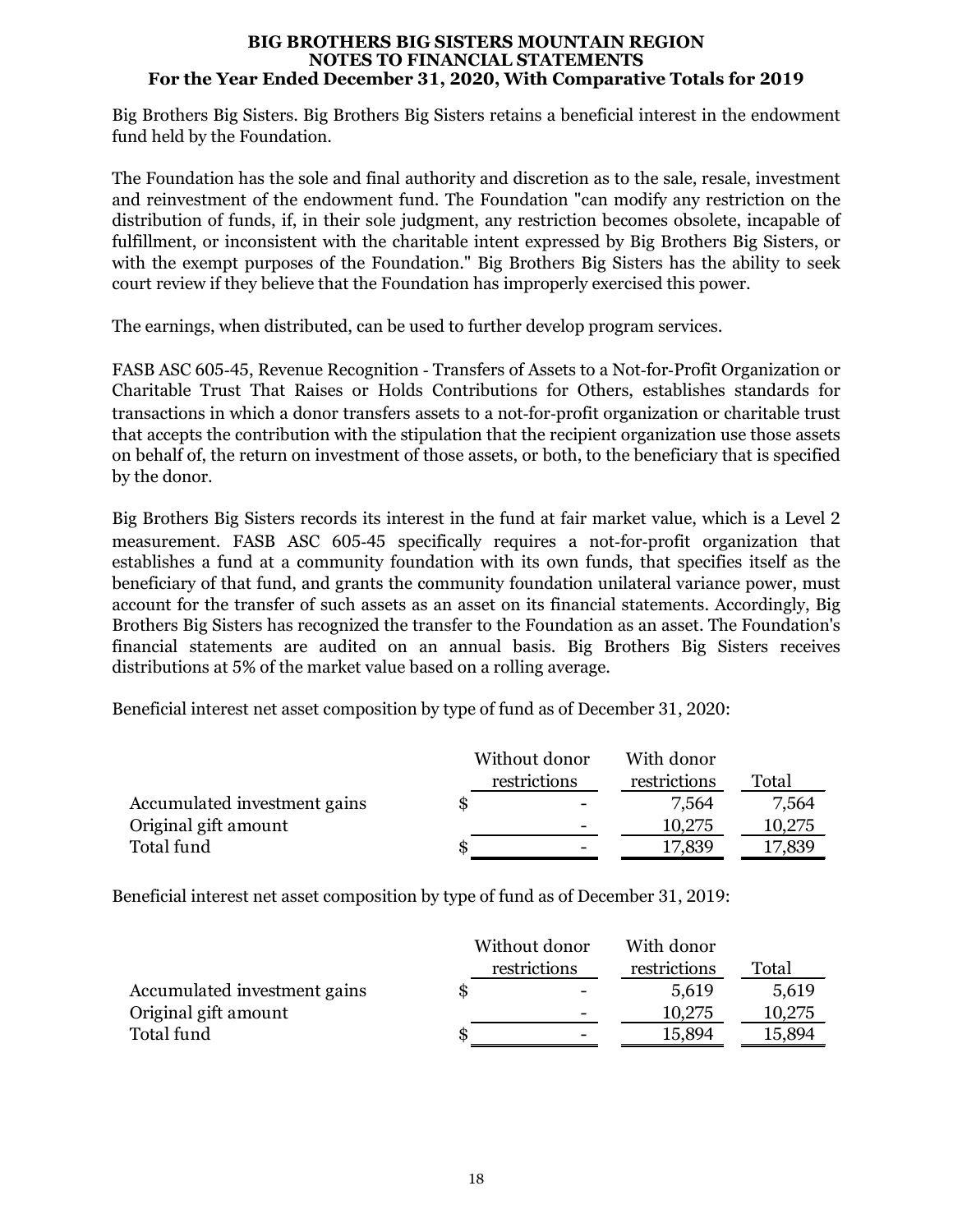The fair value of the beneficial interest and the net asset reconciliation for the years ended December 31, 2020 and 2019 was as follows:

|                                      | 2020  |        | 2019  |        |
|--------------------------------------|-------|--------|-------|--------|
| Beginning balance                    | \$    | 15,894 |       | 13,211 |
| Contributions                        | 1,165 |        | 2,683 |        |
| Investment return, net               | 780   |        |       |        |
| Total investment return              |       | 1,945  |       | 2,683  |
| Amounts appropriated for expenditure |       |        |       |        |
| <b>Ending balance</b>                | \$    | 17,839 |       | 15,894 |

Big Brothers Big Sisters is also the recipient of investment income in a designated endowment managed by the Santa Fe Community Foundation to support its mission. The value of this endowment at year-end has not been recorded in the accompanying financial statements as the Organization does not have control over the fund. The value of the endowment fund and the distributions the Organization received for the years ended are as follows:

|                        |   | 2020                     | 2019   |
|------------------------|---|--------------------------|--------|
| Value of endowment     |   | 72.294                   | 64,836 |
| Distributions received | S | $\overline{\phantom{0}}$ | -      |

## **Note 6. Investments**

## *Quasi-Endowment/Endowment Funds*

Big Brothers Big Sisters' quasi-endowment/endowment include funds designated by the board of directors to function as an endowment as well as perpetually restricted net assets. As required by generally accepted accounting principles, net assets associated with quasiendowment/endowment funds to function as endowments, are classified and reported based on the existence or absence of donor-imposed restrictions.

The board of directors created a quasi-endowment with a financial institution to benefit the Organization. Income from the quasi-endowment/endowment is available to be distributed annually for general operating support of the Organization. The original donor restricted contribution of \$500,000 is recorded in perpetually restricted net assets. Refer to Note 10.

# *Quasi Endowment/Endowment Investment Objective*

The Organization's primary objective in managing its quasi-endowment/endowment is to create a steady stream of revenue to support its mission; ensure that sufficient assets are available to assure liquidity of the Organization, seek to provide future cash for operations, projects and capital needs in providing services to generations of New Mexico's children and to achieve the highest total return with a reasonable level of risk.

# *Quasi Endowment/Endowment Investments and Spending Policies*

Big Brothers Big Sisters investment and spending policy for its quasi-endowment/endowment assets seeks to provide a predictable stream of funding to programs supported by the quasiendowment/endowment while simultaneously maintaining the purchasing power of the endowment assets over time. The quasi-endowment/endowment represents a collection of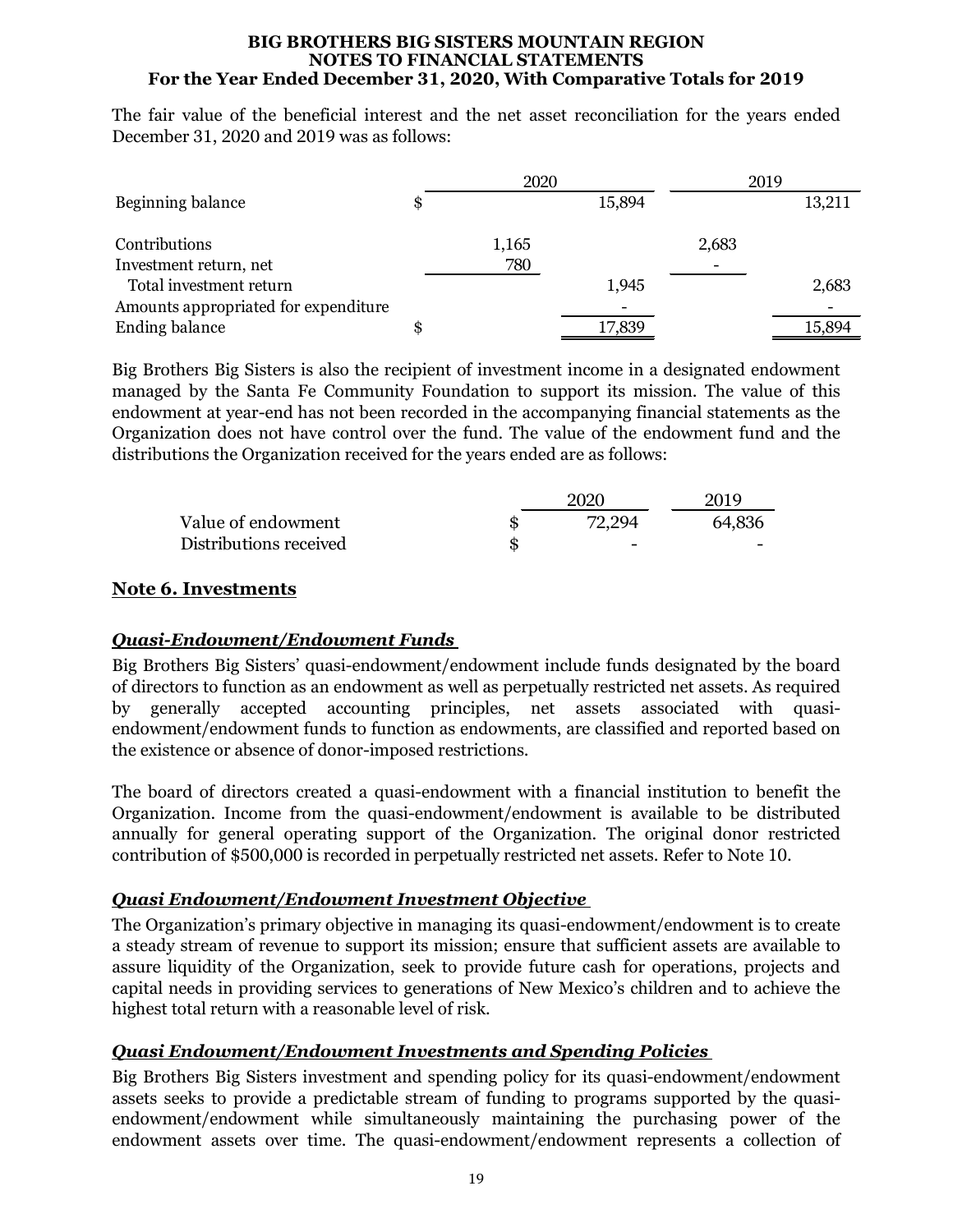individual endowments from benefactors and board designated funds that in the aggregate form a fund from which earnings will support the purposes of each endowment for generations to come.

Investment risk is measured in terms of the total fund; investment assets and allocation between asset classes and strategies are managed to not expose the fund to unacceptable levels of risk.

Big Brothers Big Sisters adopted an Endowment Fund Investment Policy reflective of UPMIFA provisions and the Board's desire to balance near-term spending and investment returns in a manner that ensures current programs receive appropriate support while protecting the Endowment's future purchasing power from the effects of inflation. Under the policy, in future periods, endowed funds with deficiencies will be allowed to utilize accumulated realized and unrealized gains to fund spending appropriations, while spending rates will be adjusted from time to time as considered prudent in order to preserve future endowment purchasing power.

Big Brothers Big Sisters spending policy is that it will not expend any amounts until the quasi endowment/endowment fund reaches \$1,000,000 as determined by the Board or receive an 80% vote from the Board to withdraw amounts prior to reaching the threshold.

Quasi endowment/endowment net asset composition by type of fund as of December 31, 2020:

|                                 | Without donor      |              |         |
|---------------------------------|--------------------|--------------|---------|
|                                 | restrictions       | With donor   |         |
|                                 | (board designated) | restrictions | Total   |
| Quasi endowment/endowment funds | 305,403            | 500,000      | 805,403 |

Quasi endowment/endowment net asset composition by type of fund as of December 31, 2019:

|                                 | Without donor      |              |         |
|---------------------------------|--------------------|--------------|---------|
|                                 | restrictions       | With donor   |         |
|                                 | (board designated) | restrictions | Total   |
| Quasi endowment/endowment funds | 218,544            | 500,000      | 718,544 |

Quasi endowment/endowment net asset reconciliation as of December 31, 2020 and 2019 is as follows:

|                                         | 2020   | 2019    |          |           |
|-----------------------------------------|--------|---------|----------|-----------|
| Beginning balance                       | \$     | 718,544 |          | 746,608   |
| Interest and dividends                  | 24,169 |         | 21,502   |           |
| Net realized and unrealized gain (loss) | 62,690 |         | (28,065) |           |
| General and administrative fees         |        |         |          |           |
| Total investment return                 |        | 86,859  |          | (6, 563)  |
| Amounts appropriated for expenditure    |        |         |          | (21, 501) |
| Ending balance                          | \$     | 805,403 |          | 718,544   |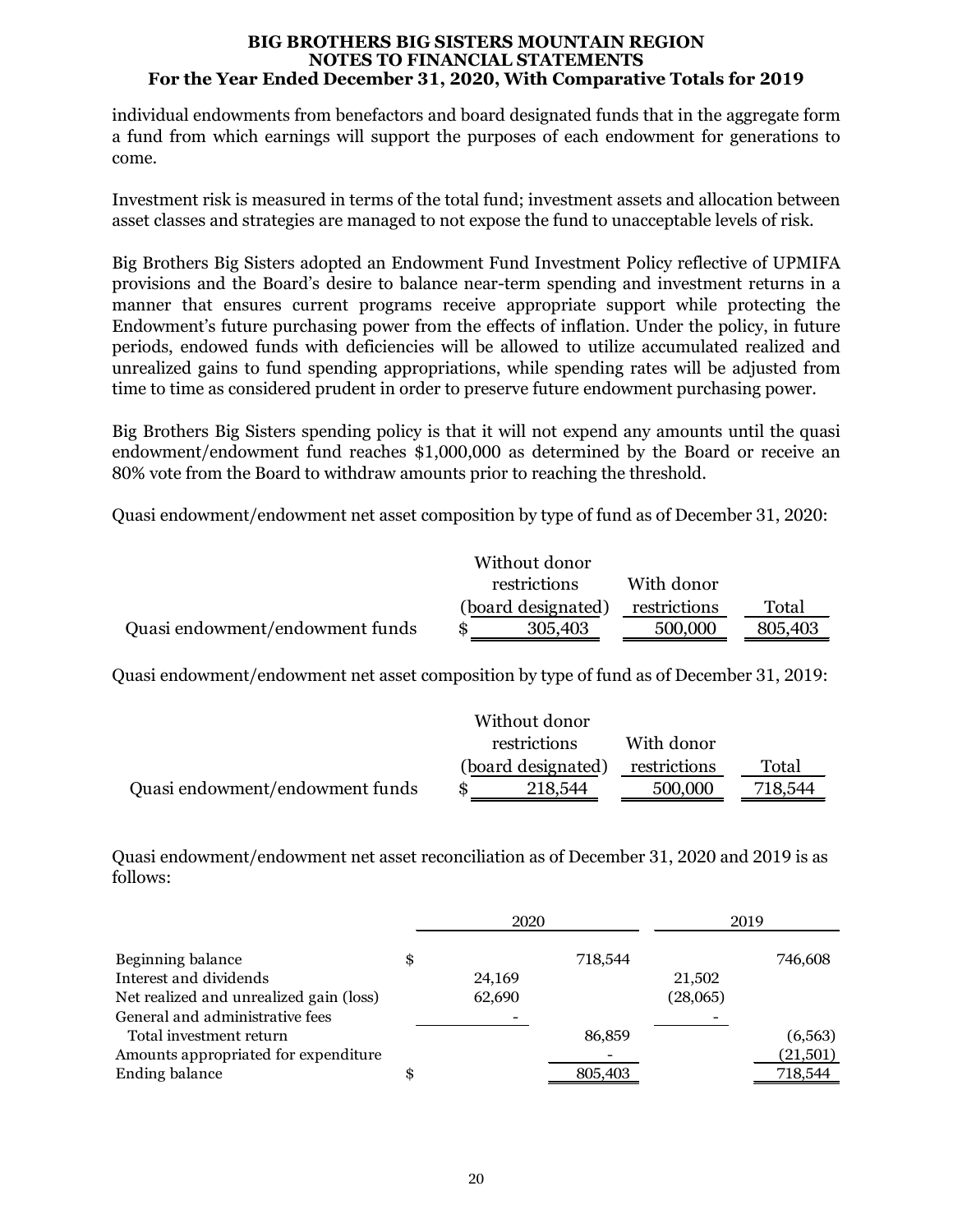| December 31, 2020                          | Cost          | Market Value |
|--------------------------------------------|---------------|--------------|
|                                            |               |              |
| Mutual funds                               | \$<br>363,524 | 419,216      |
| Exchange-Traded & Closed-End Funds         | 205,634       | 386,187      |
| Total investments in marketable securities | \$<br>569,158 | 805,403      |
|                                            |               |              |
|                                            |               |              |
| December 31, 2019                          | Cost          | Market Value |
|                                            |               |              |
| Mutual funds                               | \$<br>363,524 | 381,321      |
| Exchange-Traded & Closed-End Funds         | 205,634       | 337,223      |
| Total investments in marketable securities | \$<br>569,158 | 718,544      |

Investments in the quasi-endowment/endowment consist of the following:

## *Partnership Interest*

During year ending December 31, 2020, the Organization received a donation of 0.136% share in a Partnership. The Organization does not have the ability to significantly influence the operating and financial policies of the for-profit entity. Fair value of the investment in the limited partnership is determined on the basis of a preliminary statement of account value from partnership at December 31, 2020. Redemption of shares in the limited partnership may take 60 to 90 days. The investment in limited partnership is measured at fair value using third-party pricing services for identical or similar assets (Level 3), with changes in fair value included in net income each reporting period.

Changes in Level 3 investments are as follows:

|                   | 2020   | 2019 |
|-------------------|--------|------|
| Beginning balance | -      | -    |
| Additions         | 12,536 | -    |
| Ending balance    | 12,536 | -    |

# **Note 7. Property, Equipment, and Depreciation**

Property and equipment, net consist of the following:

| December 31                       | 2019      | Additions | Deletions | 2020       |
|-----------------------------------|-----------|-----------|-----------|------------|
| Building and related improvements | 404,375   |           |           | 404,375    |
| Furniture, fixtures and equipment | 66,331    |           | (60, 323) | 6,008      |
| Total property and equipment      | 470,706   |           | (60, 323) | 410,383    |
| Less accumulated depreciation     | (244,003) | (15, 226) | 60,323    | (198, 906) |
| Property and equipment, net       | 226,703   | (15,226)  | -         | 211,477    |

Depreciation expense for the years ended December 31, 2020 and 2019 was \$15,226 and \$15,426, respectively.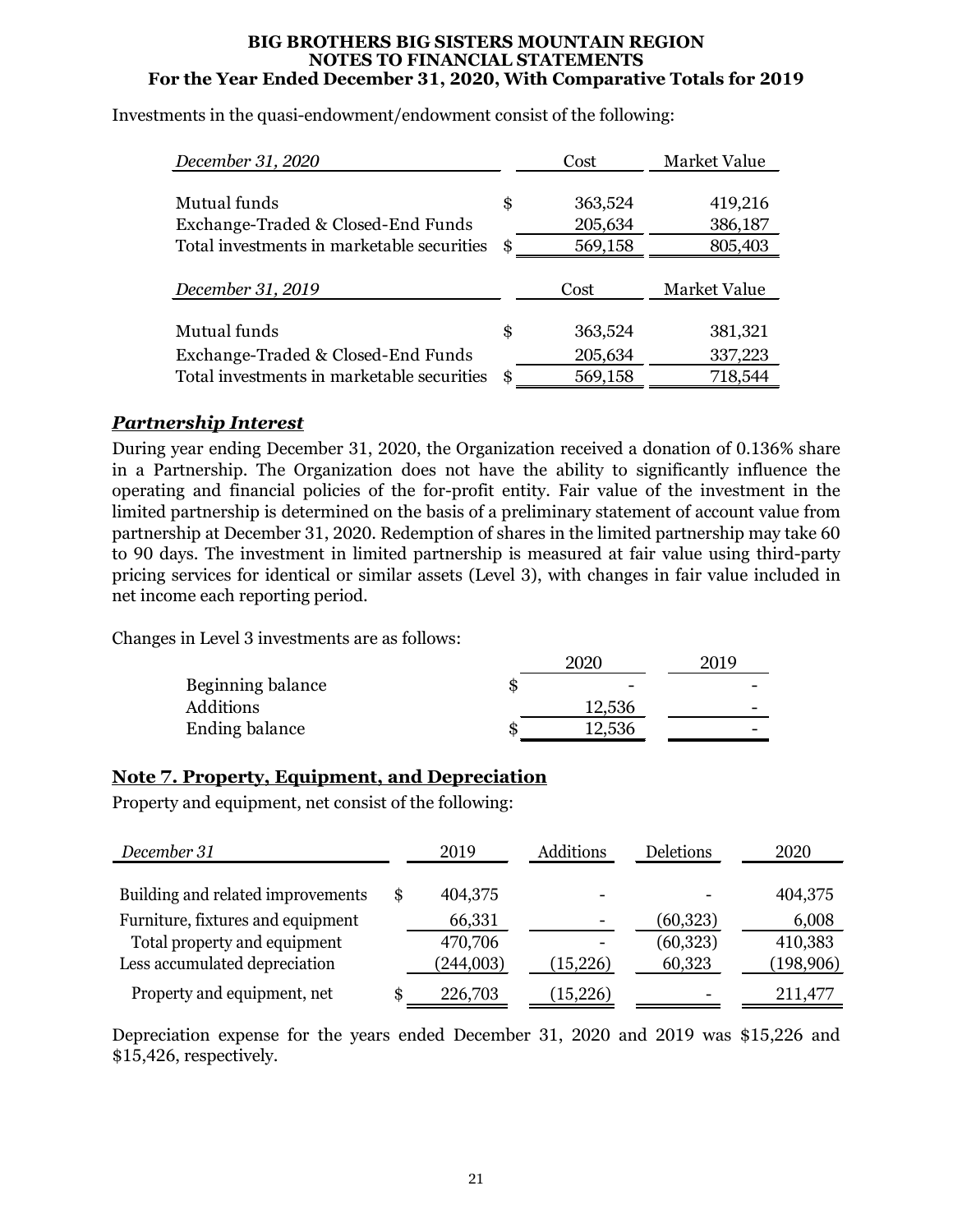# **Note 8. Line of Credit**

The Organization maintains a line of credit agreement with a financial institution. The line provides borrowings up to \$150,000, accrues interest monthly at a variable interest rate equal to Prime Rate as published by Wall Street Journal plus 2.750 and floor of 7% resulting in current rate of 7%, and matures September 1, 2021. The line is secured by real property with a net book value of \$210,575 at December 31, 2020. The outstanding balance as of December 31, 2020 and 2019, were \$60,000 and \$0, respectively.

# **Note 9. Paycheck Protection Program Loan**

On April 14, 2020, Organization has entered into the Paycheck Protection Program and received a loan in the amount of \$210,853. The repayment terms were subject to Sections 1102 and 1106 of the Coronavirus Aid, Relief, and Economic Security Act (CARES ACT).

The Organization accounted for the PPP loan as a conditional contribution under FASB ASC 958-605. The Organization recognized the amount of \$210,853 as contribution in year 2020, as it believes all conditions of release have been substantially met.

## **Note 10. Net Assets With Donor Restrictions (Purpose Restricted)**

Big Brothers Big Sisters Mountain Region maintain restricted funds for specific purposes/time. Donor restricted funds are as follows:

| Grantor                                         | 2019                           | Restricted<br>Donations | <b>Restrictions</b><br>Released | 2020                     | Purpose/Time                                                         |
|-------------------------------------------------|--------------------------------|-------------------------|---------------------------------|--------------------------|----------------------------------------------------------------------|
| Purpose Restricted                              |                                |                         |                                 |                          |                                                                      |
| <b>SBA</b> - Paycheck Protection                | \$<br>$\overline{\phantom{a}}$ | 210,853                 | (210, 853)                      | $\overline{\phantom{0}}$ | Payroll and payroll related expenses<br>from March to September 2020 |
| Time Restricted                                 |                                |                         |                                 |                          |                                                                      |
| One Give Campaign                               | 16.542                         | 981                     | (16, 542)                       | 981                      | Time                                                                 |
| Perpetually Restricted                          |                                |                         |                                 |                          |                                                                      |
| Donor contribution to quasi endowment/endowment | 500,000                        |                         |                                 | 500,000                  |                                                                      |
| Beneficial interest in agency endowment funds   | 15,894                         | 1,945                   |                                 | 17,839                   |                                                                      |
| Total                                           | 532,436                        | 213,779                 | (227, 395)                      | 518,820                  |                                                                      |

Donor restricted net assets were released during the fiscal year by incurring expenses satisfying the purpose or time restriction specified by donors.

# **Note 11. Affiliation Fees**

Big Brothers Big Sisters Mountain Region has affiliation agreements with Big Brothers Big Sisters of America. These agreements require Big Brothers Big Sisters Mountain Region to make quarterly and monthly payments to Big Brothers Big Sisters of America. Affiliation fees to Big Brothers Big Sisters of America were \$21,282 and \$23,094 for the years ended December 31, 2020 and 2019, respectively.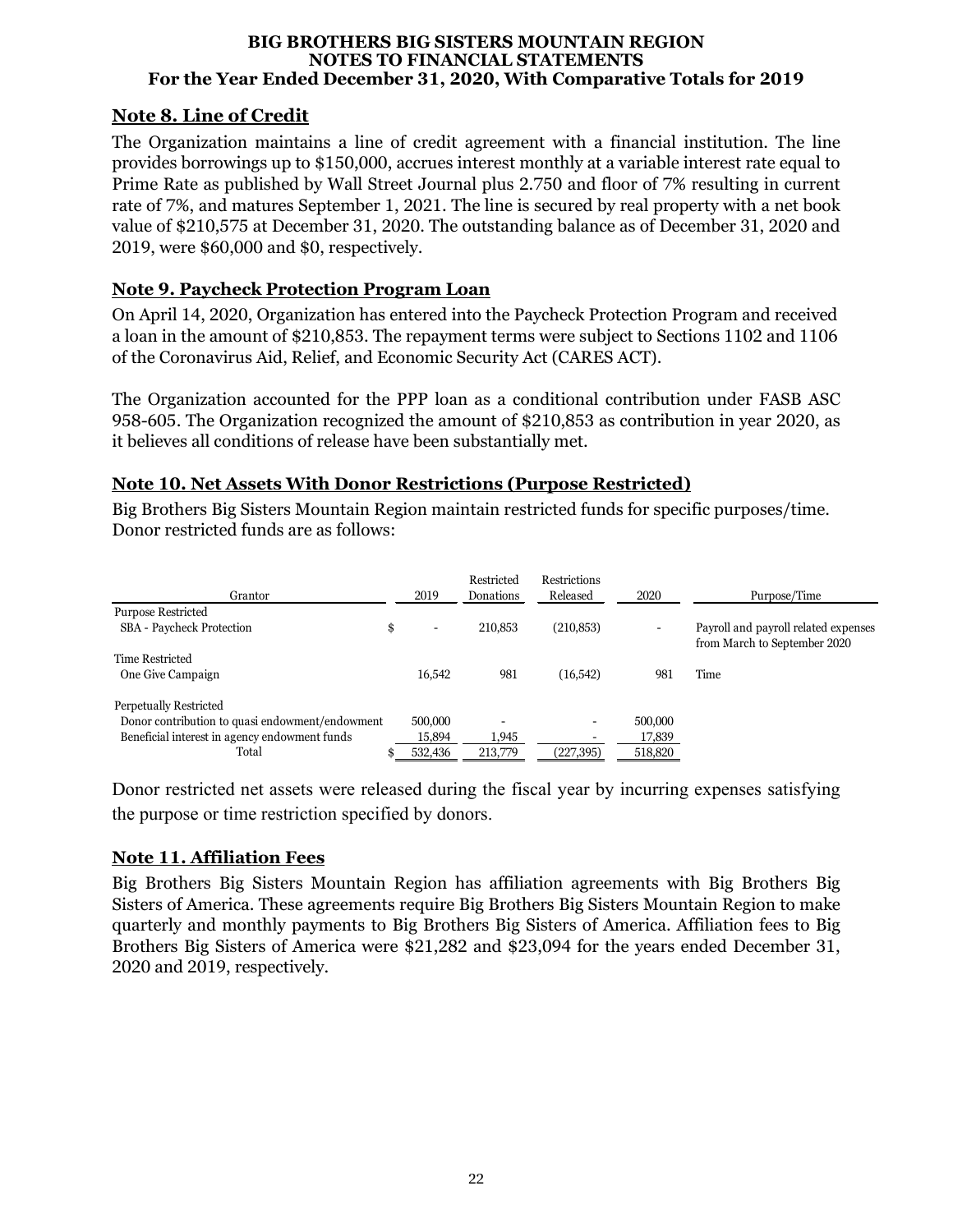# **Note:12. Special Events**

Special events during years ended December 31, 2020 and 2019 were as follows:

| 2020                        |               | <b>Special Events</b> |            |
|-----------------------------|---------------|-----------------------|------------|
|                             | Gross         | Less direct           |            |
|                             | receipts      | costs                 | Net income |
|                             |               |                       |            |
| <b>Bowling Tournament</b>   | \$<br>186,964 | 12,021                | 174,943    |
| Annual Gala                 | 93,462        | 19,571                | 73,891     |
| Mudd Volley Ball            | 32,955        | 2,589                 | 30,366     |
| <b>MCK Golf Tournament</b>  | 59,360        | 5,867                 | 53,493     |
| <b>LARA Golf Tournament</b> | 3,100         | 13,333                | (10, 233)  |
|                             | \$<br>375,841 | 53,381                | 322,460    |
|                             |               |                       |            |

| 2019                        | <b>Special Events</b> |         |            |  |  |
|-----------------------------|-----------------------|---------|------------|--|--|
|                             | Less direct<br>Gross  |         |            |  |  |
|                             | receipts              | costs   | Net income |  |  |
| <b>Bowling Tournament</b>   | \$<br>236,889         | 34,667  | 202,222    |  |  |
| Annual Gala                 | 39,029                | 40,197  | (1,168)    |  |  |
| Mudd Volley Ball            | 52,384                | 19,425  | 32,959     |  |  |
| <b>MCK Golf Tournament</b>  | 70,269                | 29,514  | 40,755     |  |  |
| <b>LARA Golf Tournament</b> | 19,497                | 4,784   | 14,713     |  |  |
| <b>TACO Fashion</b>         | 7,034                 | 4,437   | 2,597      |  |  |
| Color Run                   | 5,714                 | 3,753   | 1,961      |  |  |
| DAG Fashion                 | 21,733                | 21,439  | 294        |  |  |
|                             | \$<br>452,549         | 158,216 | 294,333    |  |  |

# **Note:13. In-Kind Contributions**

During the years ended December 31, 2020 and 2019, the Organization received in-kind donations as follows:

| Type                         |   | 2020   | 2019   |
|------------------------------|---|--------|--------|
| Donated accounting services  |   | 14,857 | 16,322 |
| Gift certificates and prices |   | 13,316 | 30,457 |
| Equipment                    |   | 716    | 7,354  |
| Food and beverage            |   | 208    | 926    |
| Donated facilities           |   |        | 15,906 |
| Donated services - BFKS      |   |        | 5,832  |
|                              | S |        |        |

All donations are used for the Organization's operations and programs.

## **Note 14. Concentrations**

The Organization maintains cash with two financial institutions and none of the balances were in excess of the FDIC limit of \$250,000 as of December 31, 2020 or 2019.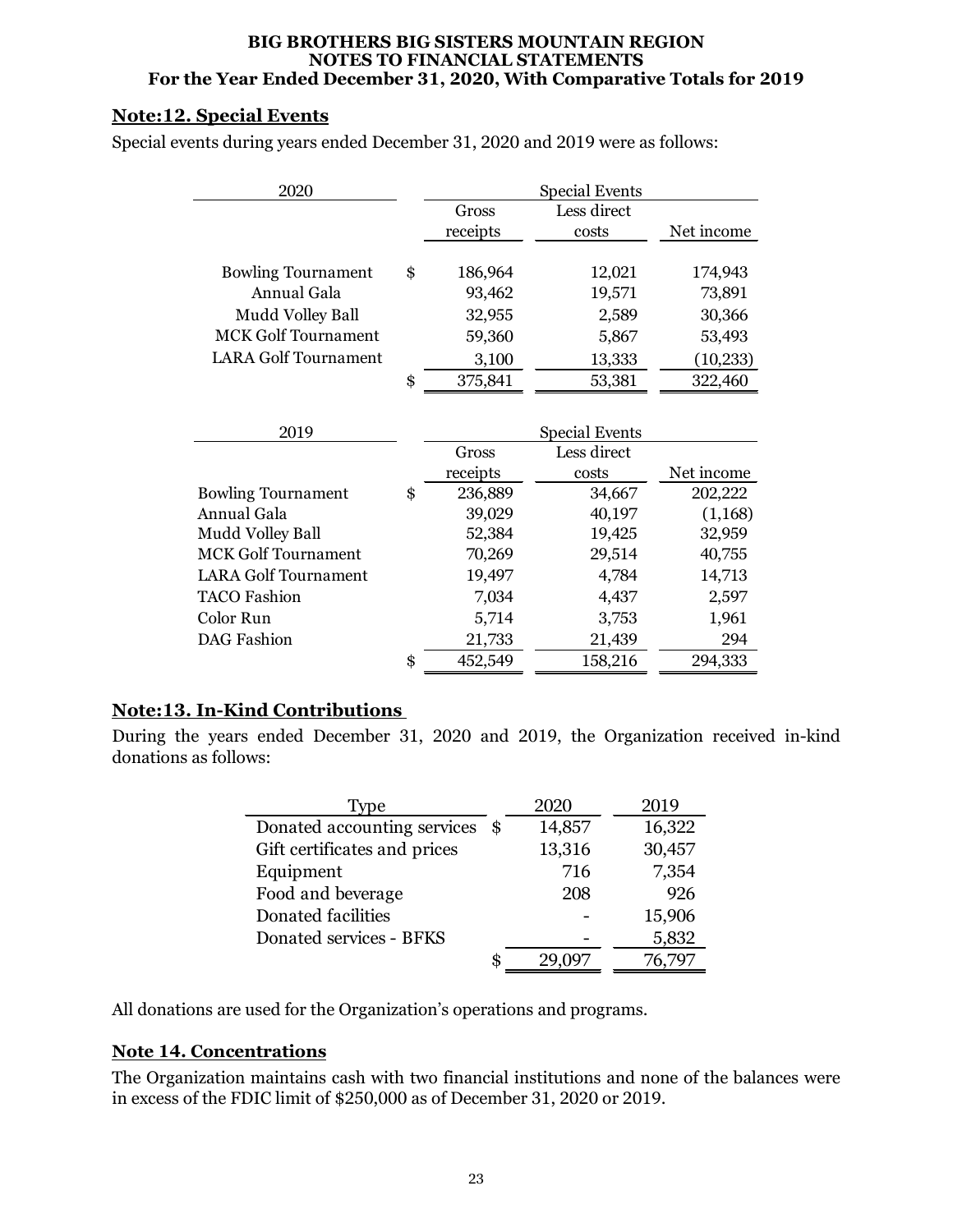Big Brothers Big Sisters entered into a contract with the New Mexico Children, Youth and Families Department (CYFD) from July 1, 2019 to June 30, 2020 for \$675,000 and from July 1, 2020 to June 30, 2021 for \$675,000.

Total amount expensed under the contract for the years ended December 31, 2020 and 2019 were as follows:

| December 31,                       | 2020        | % | 2019    | %   |
|------------------------------------|-------------|---|---------|-----|
| NM CYFD                            | 614,275 55% |   | 589,118 | 64% |
| Total grants and contracts revenue | 1,111,669   |   | 915,220 |     |

The amount recorded in accounts receivable for the years ended December 31, 2020 and 2019 were as follows:

| December 31,                          |         | %   | 2019   | %   |
|---------------------------------------|---------|-----|--------|-----|
| NM CYFD                               | 83,600  | 53% | 72.987 | 94% |
| Total grants and contracts receivable | 158,698 |     | 77,523 |     |

## **Note 15. Commitments and Contingencies**

## *Lease Commitments*

The Organization leases certain office space and office equipment accounted for as operating leases.

| <b>Building Leases</b>  | <b>Lease Term</b> |    | Total  |
|-------------------------|-------------------|----|--------|
| Gallup, NM              | Month to Month    | \$ | 12,000 |
| Las Cruces, NM          | Month to Month    |    | 13,200 |
| Taos, NM                | Month to Month    |    | 1,500  |
| Silver City, NM         | Month to Month    |    | 6,000  |
|                         |                   | S  | 32,700 |
|                         |                   |    |        |
| <b>Equipment Leases</b> | Lease Term        |    | Total  |
| Copiers                 | Month to Month    | \$ | 8,991  |
|                         |                   | ß, | 8,991  |
|                         |                   |    |        |

There are no future minimum lease payments for these leases as the lease terms are on a month-to-month basis. Rent expense for the years ended December 31, 2020 and 2019 was \$41,691 and \$42,739, respectively.

# *Contingencies*

From time to time, the Organization may have asserted and unasserted claims arising in the normal course of business. The Organization does not expect losses, if any, arising from these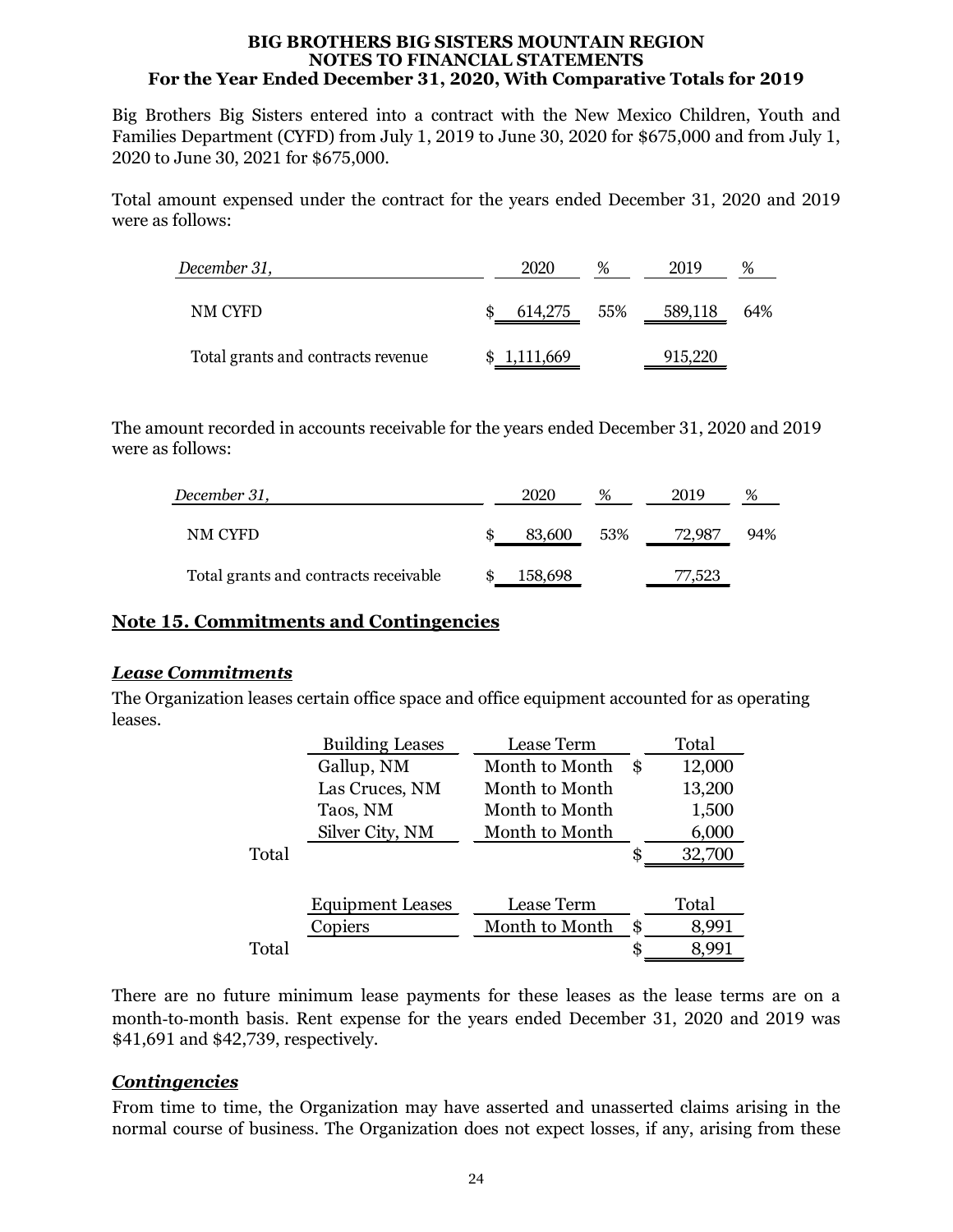asserted and unasserted claims to have a material effect on the consolidated financial statements.

Big Brothers Big Sisters depends heavily on contributions and grant revenue. The ability of certain Big Brothers Big Sisters contributors and grantors to continue giving amounts consistent with previous years may be dependent on overall economic conditions. Big Brothers Big Sisters' board of directors believes Big Brothers Big Sisters has the resources to continue its programs, however, its ability to do so and the extent to which it continues to do so may be dependent on economic factors. Amounts received from state contracts are subject to review or audit by the appropriate state agencies. There is the possibility of disallowed state contract billings. Management believes there are no material disallowed billings that would be required to be refunded.

# **Note 16. Retirement Plan - Defined Contribution Plan**

The Organization sponsors a defined contribution plan (the Plan) covering all eligible employees who qualify under applicable participation requirements and agree to make contributions to the Plan. The Organization, in its discretion, matches participants' contributions to the Plan up to 5% of the individual participant's compensation. Total expense for the years ended December 31, 2020 and 2019 was \$16,785 and \$14,406, respectively.

# **Note 17. Subsequent Events**

Management has evaluated subsequent events through September 27, 2021 to determine whether such events should be recorded or disclosed in the financial statements or notes for the year ended December 31, 2020.

In March 2020, the World Health Organization made the assessment that the outbreak of a novel coronavirus (COVID‐19) can be characterized as a pandemic. As a result, uncertainties have arisen that may have a significant negative impact on the operating activities and results of the Organization. The occurrence and extent of such an impact will depend on future developments, including (i) the duration and spread of the virus, (ii) government quarantine measures, (iii) voluntary and precautionary restrictions on travel or meetings, (iv) the effect on the financial markets, and (v) the effects on the economy overall, all of which are uncertain. While we expect this matter to possibly have a negative impact on the business and its operations, the related financial impacts cannot be reasonably estimated at this time.

The Organization received \$210,853 through the SBA Paycheck Protection Program (PPP). In addition, Organization received approximately \$63,264 in CARES grant funds during year 2020. On January 21, 2021, the Organization received a \$150,000 Economic Injury Disaster loan from the SBA. Loan is payable in monthly principal and interest payments of \$641, beginning January 2022. As of September 27, 2021, cash flow is positive and the Organization has 6 months of operating expenses in the bank. In the event it was required, the Organization has access to line of credit and its board-designated quasi-endowment funds.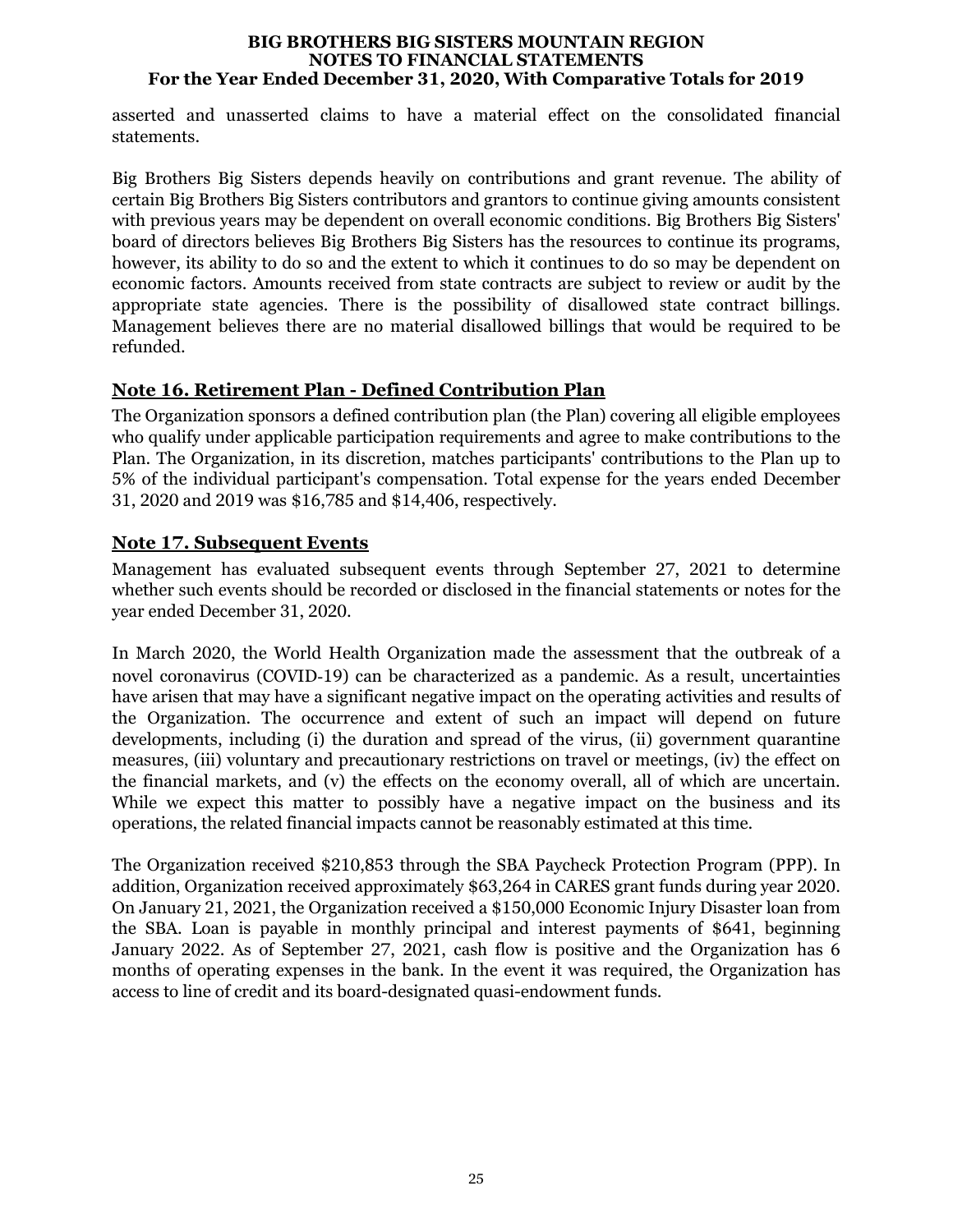

#### **INDEPENDENT AUDITOR'S REPORT ON INTERNAL CONTROL OVER FINANCIAL REPORTING AND ON COMPLIANCE AND OTHER MATTERS BASED ON AN AUDIT OF FINANCIAL STATEMENTS PERFORMED IN ACCORDANCE WITH** *GOVERNMENT AUDITING STANDARDS*

The Board and Management of Big Brothers Big Sisters Mountain Region Santa Fe, New Mexico

We have audited, in accordance with the auditing standards generally accepted in the United States of America and the standards applicable to financial audits contained in *Government Auditing Standards* issued by the Comptroller General of the United States, the financial statements of the Big Brothers Big Sisters Mountain Region, (a nonprofit Organization) which comprise the statement of financial position as December 31, 2020, and the related statements of activities, functional expenses and cash flows for the year then ended, and the related notes to the financial statements, and have issued our report thereon dated September 27, 2021.

## **Internal Control Over Financial Reporting**

In planning and performing our audit of the financial statements, we considered the Organization's internal control over financial reporting (internal control) to determine the audit procedures that are appropriate in the circumstances for the purpose of expressing our opinion on the financial statements, but not for the purpose of expressing an opinion on the effectiveness of the Organization's internal control. Accordingly, we do not express an opinion on the effectiveness of the Organization's internal control.

A *deficiency in internal control* exists when the design or operation of a control does not allow management or employees, in the normal course of performing their assigned functions, to prevent or detect misstatements on a timely basis. A *material weakness* is a deficiency, or combination of deficiencies, in internal control such that that there is a reasonable possibility that a material misstatement of the entity's financial statements will not be prevented or detected and corrected on a timely basis. A *significant deficiency* is a deficiency, or a combination of deficiencies, in internal control that is less severe than a material weakness, yet important enough to merit attention by those charged with governance.

Our consideration of internal control was for the limited purpose described in the first paragraph of this section and was not designed to identify all deficiencies in internal control that might be material weaknesses or significant deficiencies and therefore, material weaknesses or significant deficiencies may exist that were not identified. Given these limitations, during our audit we did not identify any deficiencies in internal control that we consider to be material weaknesses. However, material weaknesses may exist that have not been identified.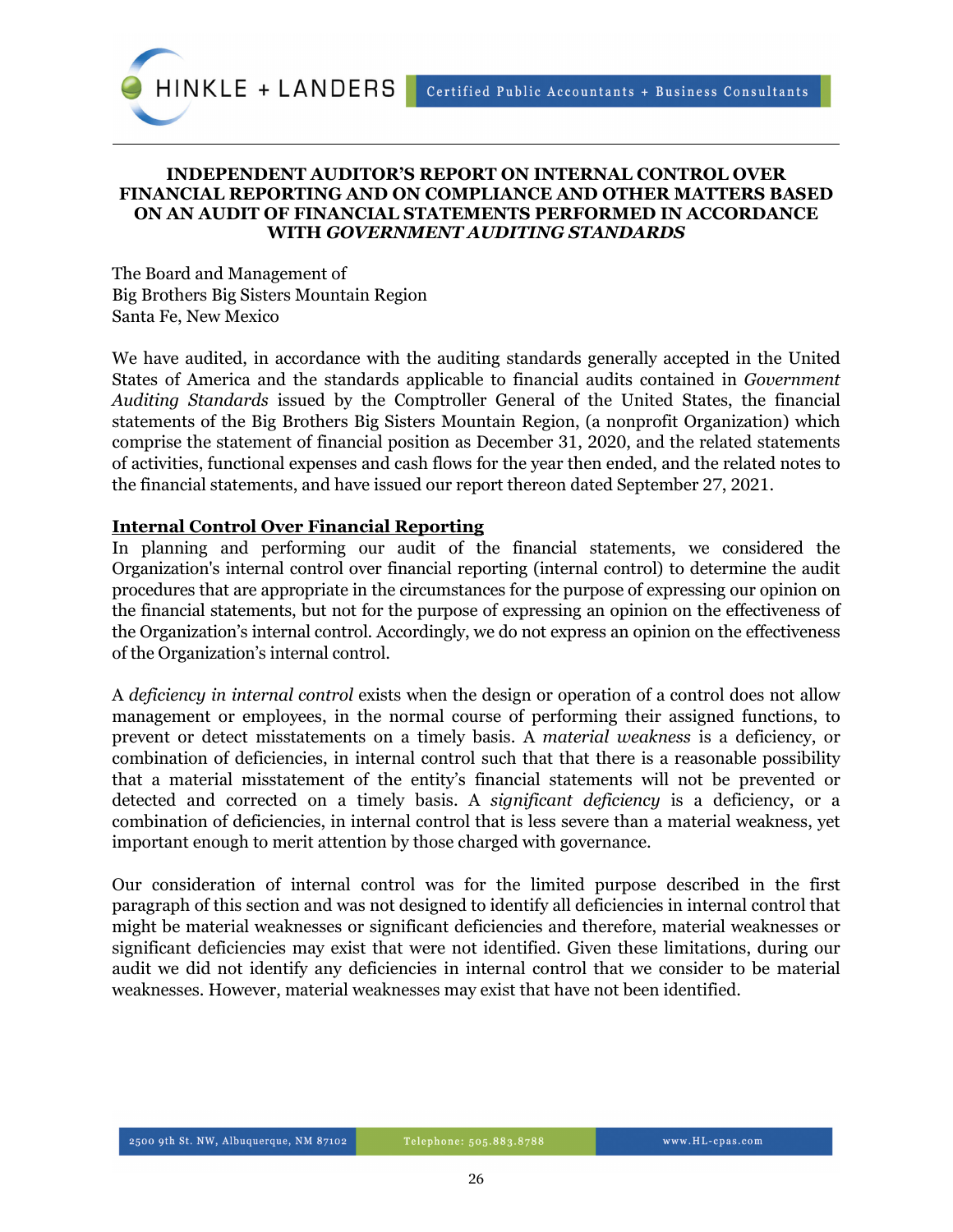| INDEPENDENT AUDITOR'S REPORT ON INTERNAL   |
|--------------------------------------------|
| CONTROL OVER FINANCIAL REPORTING AND ON    |
| COMPLIANCE AND OTHER MATTERS BASED ON AN   |
| AUDIT OF FINANCIAL STATEMENTS PERFORMED IN |
| ACCORDANCE WITH GOVERNMENT AUDITING        |
| SEPTEMBER 27, 2021   STANDARDS, continued  |

## **Compliance and Other Matters**

As part of obtaining reasonable assurance about whether the Organization's financial statements are free of material misstatement, we performed tests of its compliance with certain provisions of laws, regulations, contracts and grant agreements, noncompliance with which could have a direct and material effect on the determination of financial statement amounts. However, providing an opinion on compliance with those provisions was not an objective of our audit and, accordingly, we do not express such an opinion.

## **Purpose of this Report**

The purpose of this report is solely to describe the scope of our testing of internal control and compliance and the result of that testing, and not to provide an opinion on the effectiveness of the entity's internal control or on compliance. This report is an integral part of an audit performed in accordance with *Government Auditing Standards* in considering the entity's internal control and compliance. Accordingly, this communication is not suitable for any other purpose.

Hinkle & Landers, P.C.

Hinkle + Landers, P.C. Albuquerque, NM September 27, 2021